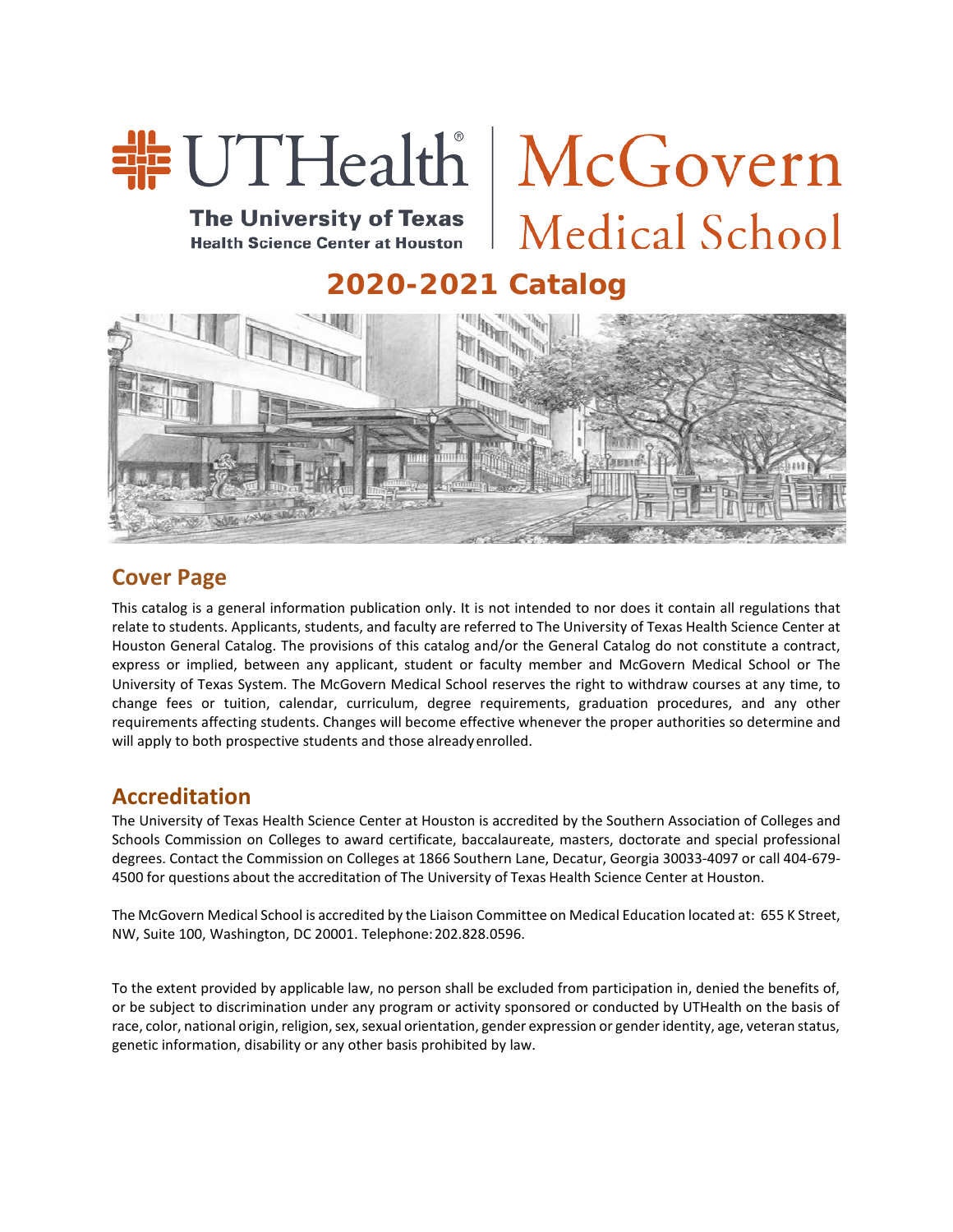## **A Message from the Dean of McGovern Medical School**



Hello,

McGovern Medical School is proud to offer an excellent curriculum to educate and mentor compassionate physicians and biomedical scientists instilled with a passion for lifelong learning. Our outcomes-based curriculum is founded within a context of medical humanities and innovativetechnology.

Within the expanse of The University of Texas Health Science Center at Houston (UTHealth) and the Texas Medical Center, McGovern Medical School is poised to offer a collaborative and supportive environment.

Our school fosters a culturally diverse and inclusive community and promotes professionalism and leadership. With our hospital affiliates, including Memorial Hermann Hospital-Texas Medical Center, LBJ General Hospital, and UT Harris County Psychiatric Center, we offer an outstanding clinical environment for learners, providing excellent care and working to eliminate health care disparities.

I invite you to learn more about our degree programs and curriculum.

Warm regards,

**Richard Andrassy, MD** Executive Dean, *ad interim* H. Wayne Hightower Distinguished Professor McGovern Medical School at University of Texas Health Science Center at Houston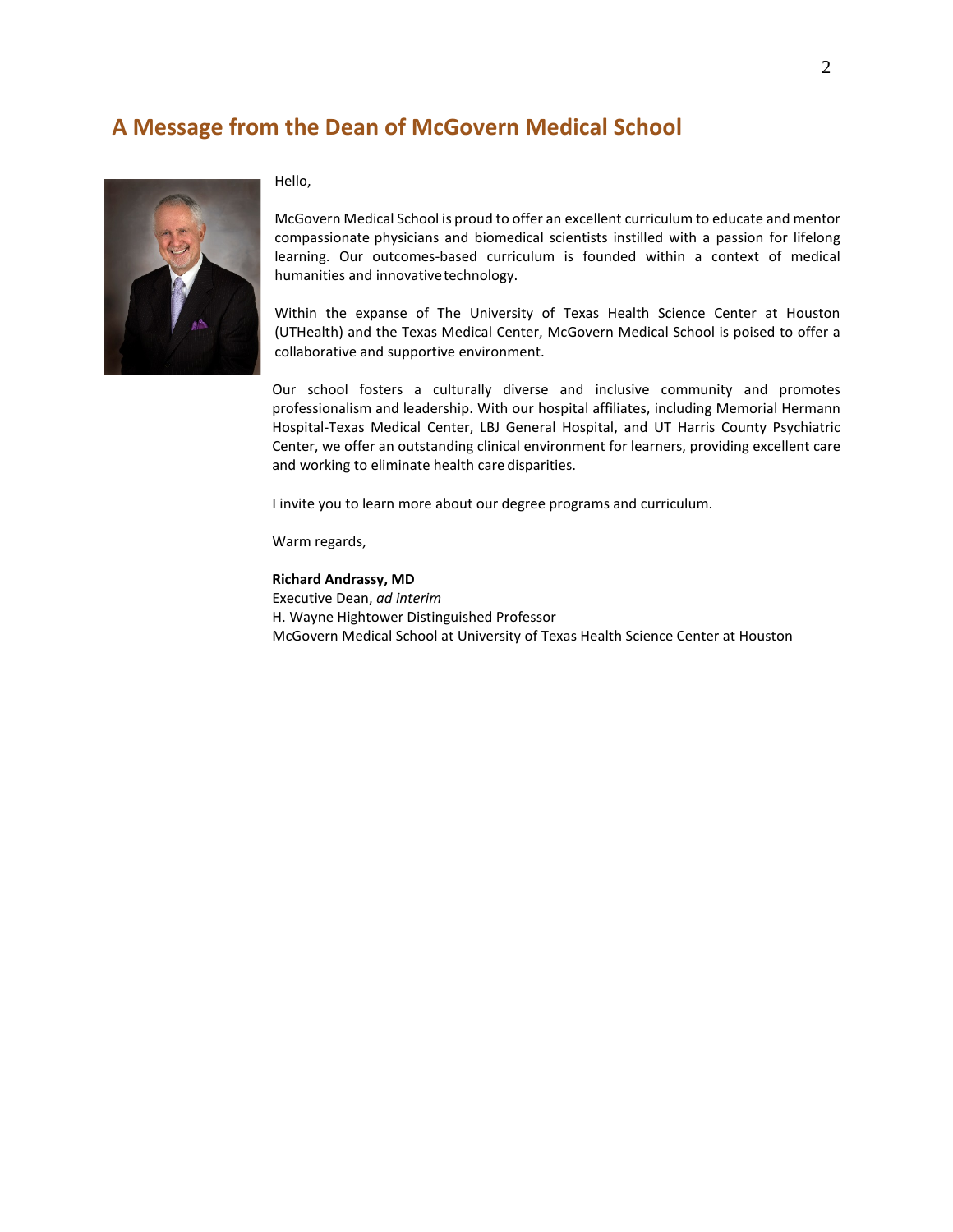## **Administrative Officers**

## **Deans**

**Richard J. Andrassy, MD** Executive Dean, *ad interim*

**LaTanya J. Love, MD** Dean of Education, *ad interim*

**Michael Blackburn, PhD** Dean of Research, *ad interim*

**Patricia M. Butler, MD** Vice Dean for Educational Programs

**Martin Citardi, MD** Vice Dean for Clinical Technology

**John F. Hancock, MA, MB, BChir, PhD** Vice Dean for Basic Research & Executive Director, The Brown Foundation Institute of Molecular Medicine for the Prevention of Human Diseases

**Margaret C. McNeese, MD** Vice Dean for Admissions and Student Affairs

**Bela Patel, MD** Vice Dean for Healthcare Quality

**Jon E. Tyson, MD, MPH** Vice Dean for Clinical Research and Healthcare Quality

**Nancy O. McNiel, PhD** Senior Associate Dean for Administrative Affairs

**Julie T. Page, CPA** Senior Associate Dean for Clinical Business Affairs

**Angela H. Smith, CPA** Senior Associate Dean for Finance

**John H. Byrne, PhD** Associate Dean for Research

**Len Cleary, PhD** Associate Dean for Educational Programs

**Wallace A. Gleason, Jr.,MD** Associate Dean for Admissions and Student Affairs

**Tien Ko, MD** Associate Dean for Harris County Programs

**Sheela L. Lahoti, MD** Associate Dean for Admissions and Student Affairs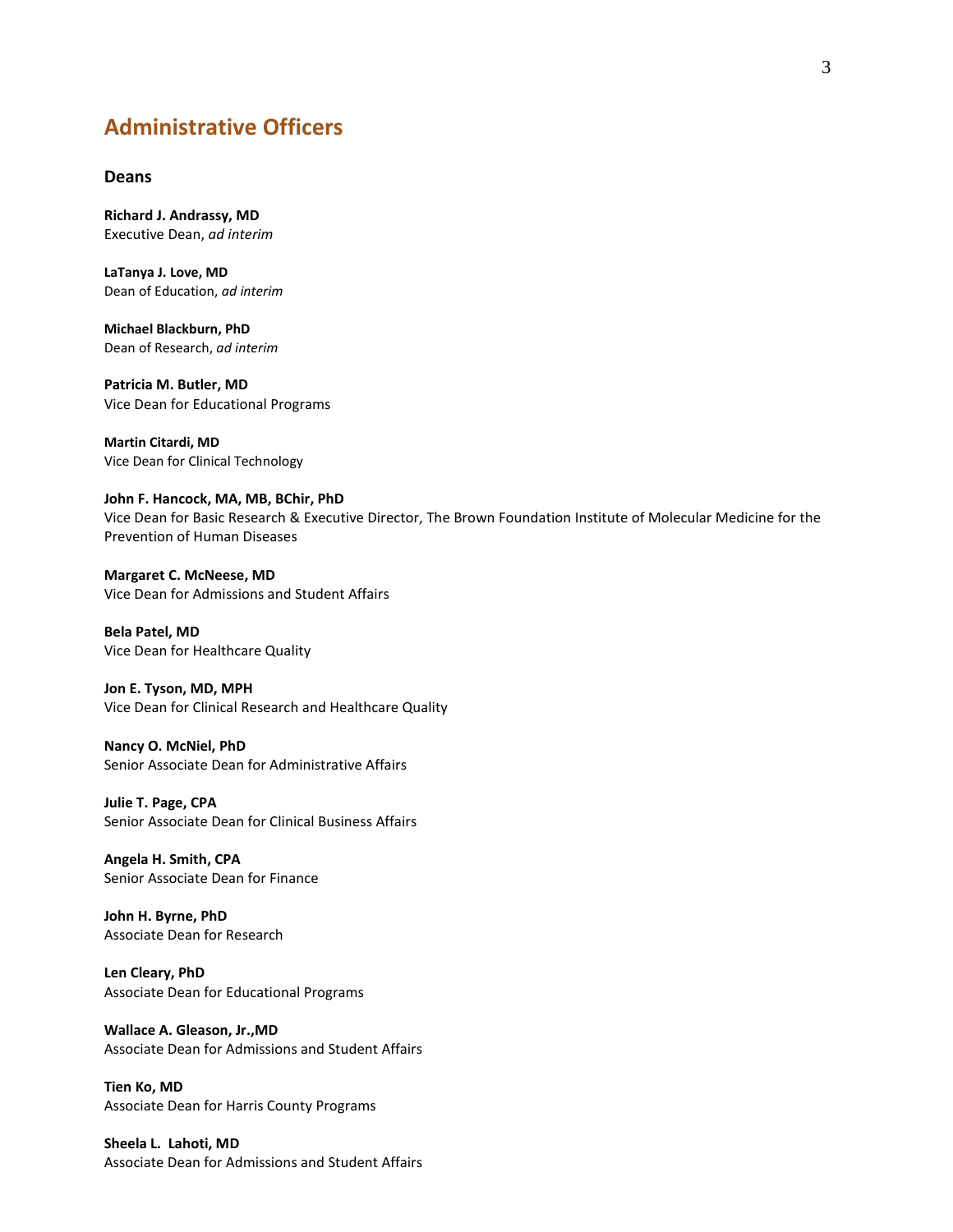**Charles C. Miller, PhD** Associate Dean for Hospital Quality Initiatives

**Kevin A. Morano, PhD** Associate Dean for Faculty Affairs

**Philip R. Orlander, MD** Associate Dean for Educational Programs

**Pamela Promecene-Cook, MD** Associate Dean for Graduate Medical Education

**Gary C. Rosenfeld, PhD** Associate Dean for Educational Programs

**Eric J. Thomas, MD, MPH** Associate Dean for Healthcare Quality

**Margaret O. Uthman, MD** Associate Dean for Graduate Medical Education

**Sean C. Blackwell, MD** Assistant Dean for Healthcare Quality, Women's & Perinatal

**Peter Doyle, MD** Assistant Dean for Harris County Programs

**Mark Hormann, MD** Assistant Dean for Educational Programs

**Samuel D. Luber, MD** Assistant Dean for Graduate Medical Education

**Pedro Mancias, MD** Assistant Dean for Diversity and Inclusion

**Dana M. McDowelle, PhD** Assistant Dean for Admissions and Student Affairs

**Thomas J. Murphy, MD** Assistant Dean for Community Affairs and Health Policy

**Allison R. Ownby, PhD** Assistant Dean for Faculty and Educational Development

**John Riggs, MD** Assistant Dean for Professionalism

**Soham Roy, MD** Assistant Dean for Admissions and Student Affairs

**Eugene C. Toy, MD** Assistant Dean for Educational Programs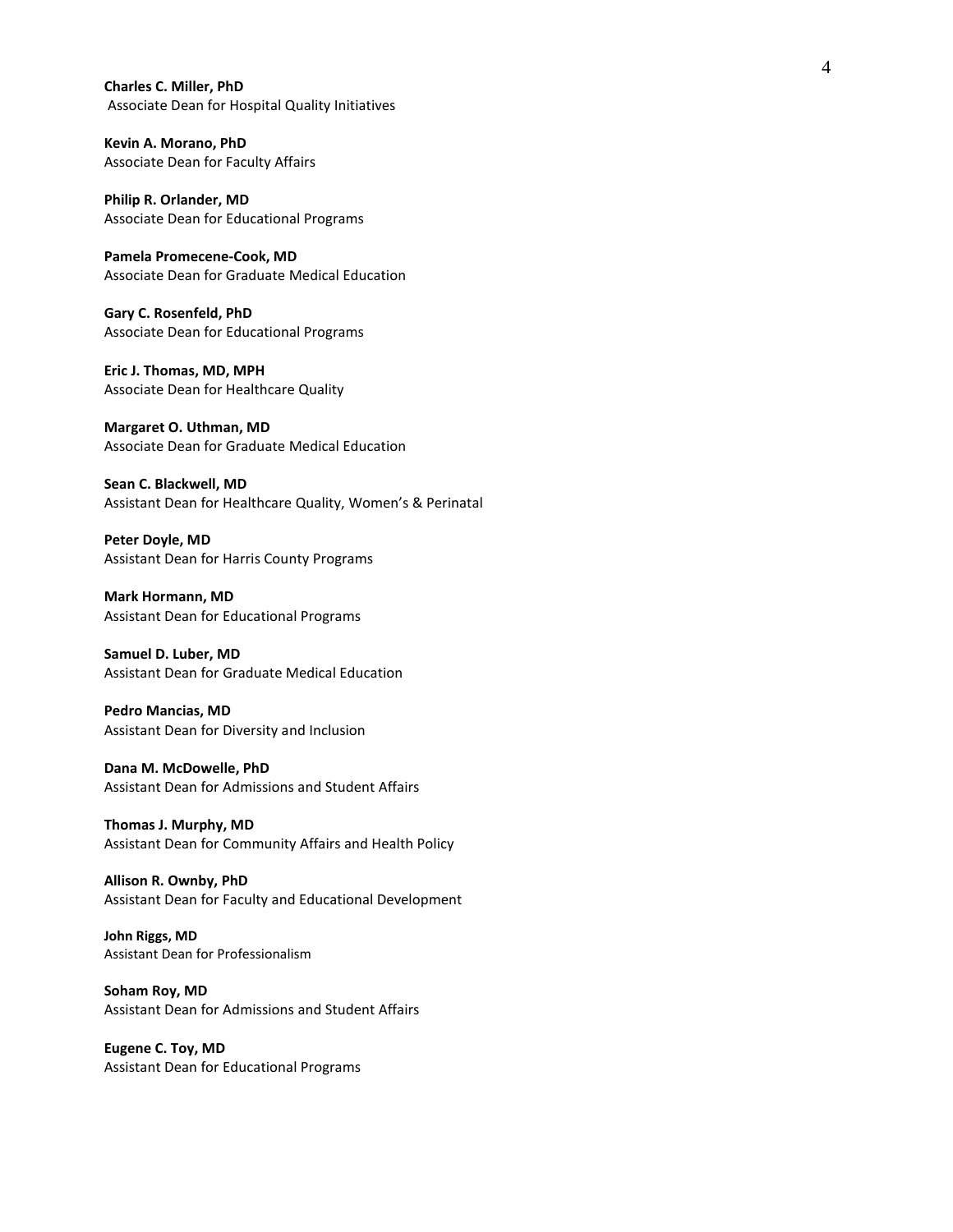## **Directors**

**Thomas Cole, PhD**

Director, The John P. McGovern Center for Humanities and Ethics

## **Darla Brown**

Director, Office of Communications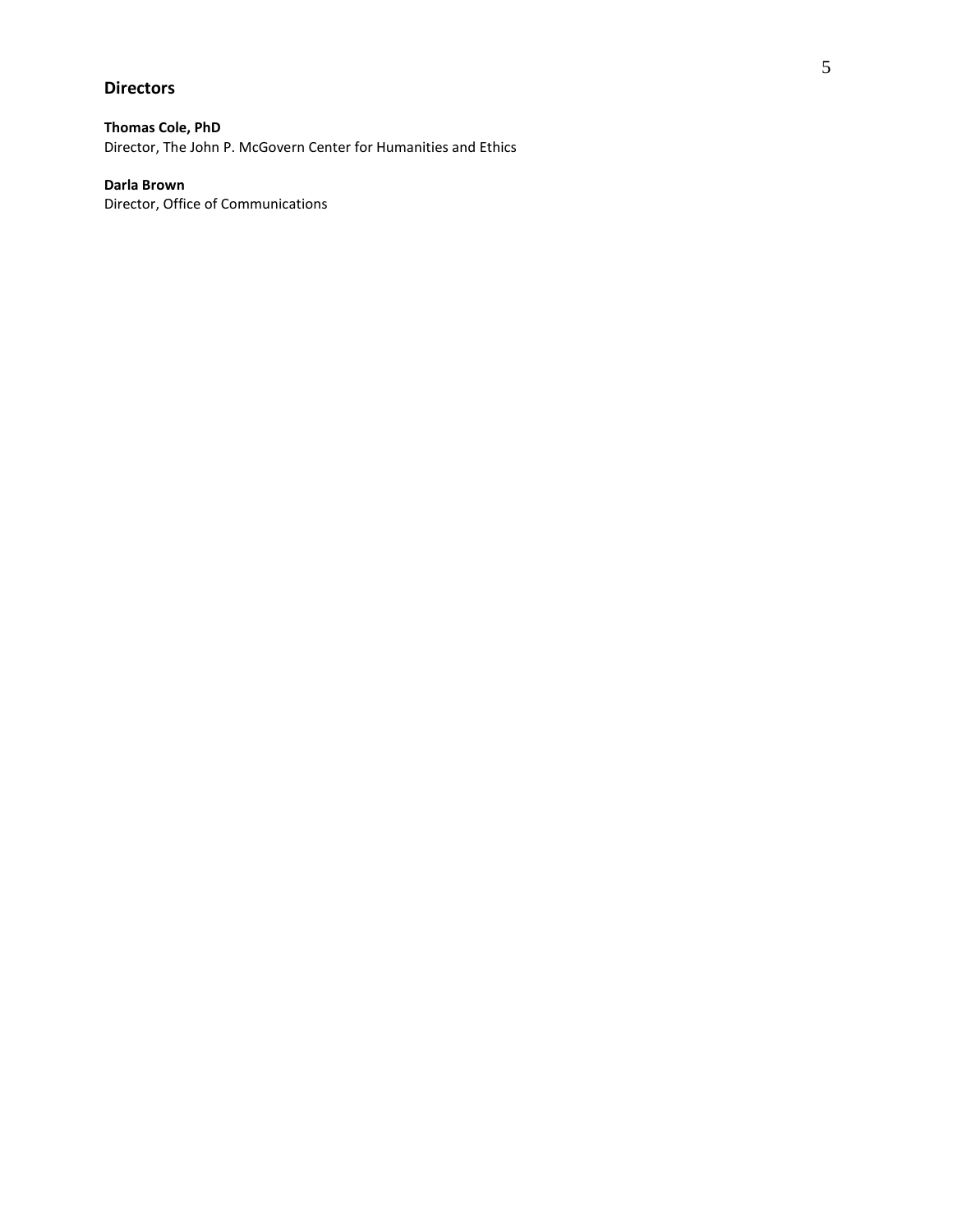## **Departments and Chairs**

## **Anesthesiology** Holger K Eltzschi g, MD, PhD

**Biochemistry and Molecular Biology** Rodney E. Kellems, PhD

**Cardiothoracic and Vascular Surgery** Tony Estrera, MD, *ad interim*

**Dermatology** Ronald P. Rapini, MD

**Diagnostic and Interventional Imaging** Susan D. John, MD

## **Emergency Medicine**

Bentley Bobrow, MD

**Family and Community Medicine** Carlos A. Moreno, MD

**Integrative Biology and Pharmacology** John F. Hancock, MA, MB, BChir, PhD

**Internal Medicine** David D. McPherson, MD

**Microbiology and Molecular Genetics** Theresa M. Koehler, PhD

**Neurobiology and Anatomy** Pramod K. Dash, PhD

**Neurology** Louise D. McCullough, MD, PhD

**Neurosurgery** Dong H. Kim, MD

**Obstetrics, Gynecology and Reproductive Sciences** Sean C. Blackwell, MD

**Ophthalmology and Visual Science** Richard A. Andrassy, MD, *ad interim*

**Orthopedic Surgery** Walter R. Lowe, MD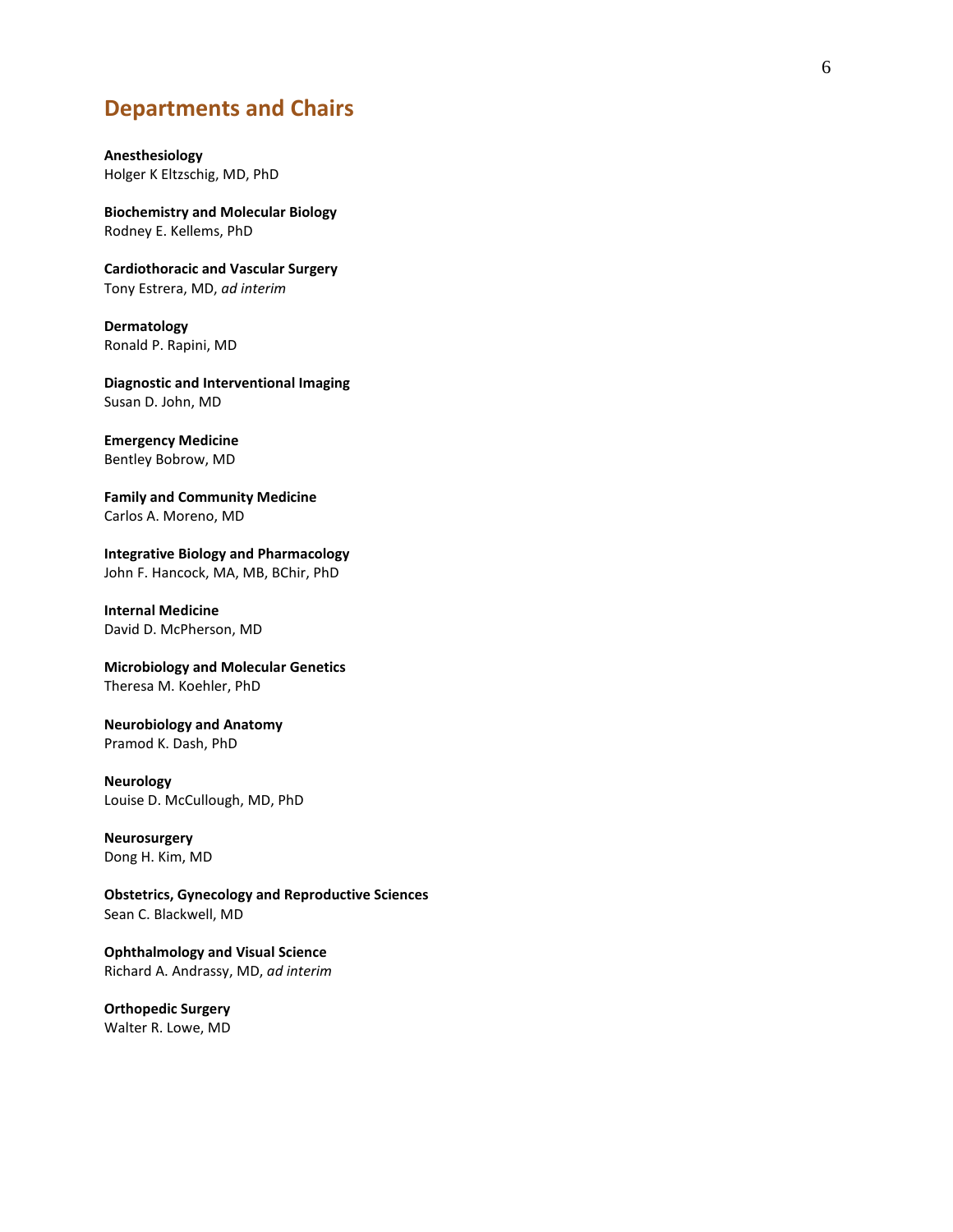**Otorhinolaryngology - Head & Neck Surgery** Martin J. Citardi, MD

**Pathology and Laboratory Medicine** Jalyeola Thomas -Ogunniyi, MBBS, *ad interim*

## **Pediatric Surgery**

Kevin P. Lally, MD

**Pediatrics** Mary Aitken, MD

**Physical Medicine and Rehabilitation** Gerard Francisco, MD

**Psychiatry and Behavioral Sciences** Jair C. Soares, MD

**Surgery** Richard J. Andrassy, MD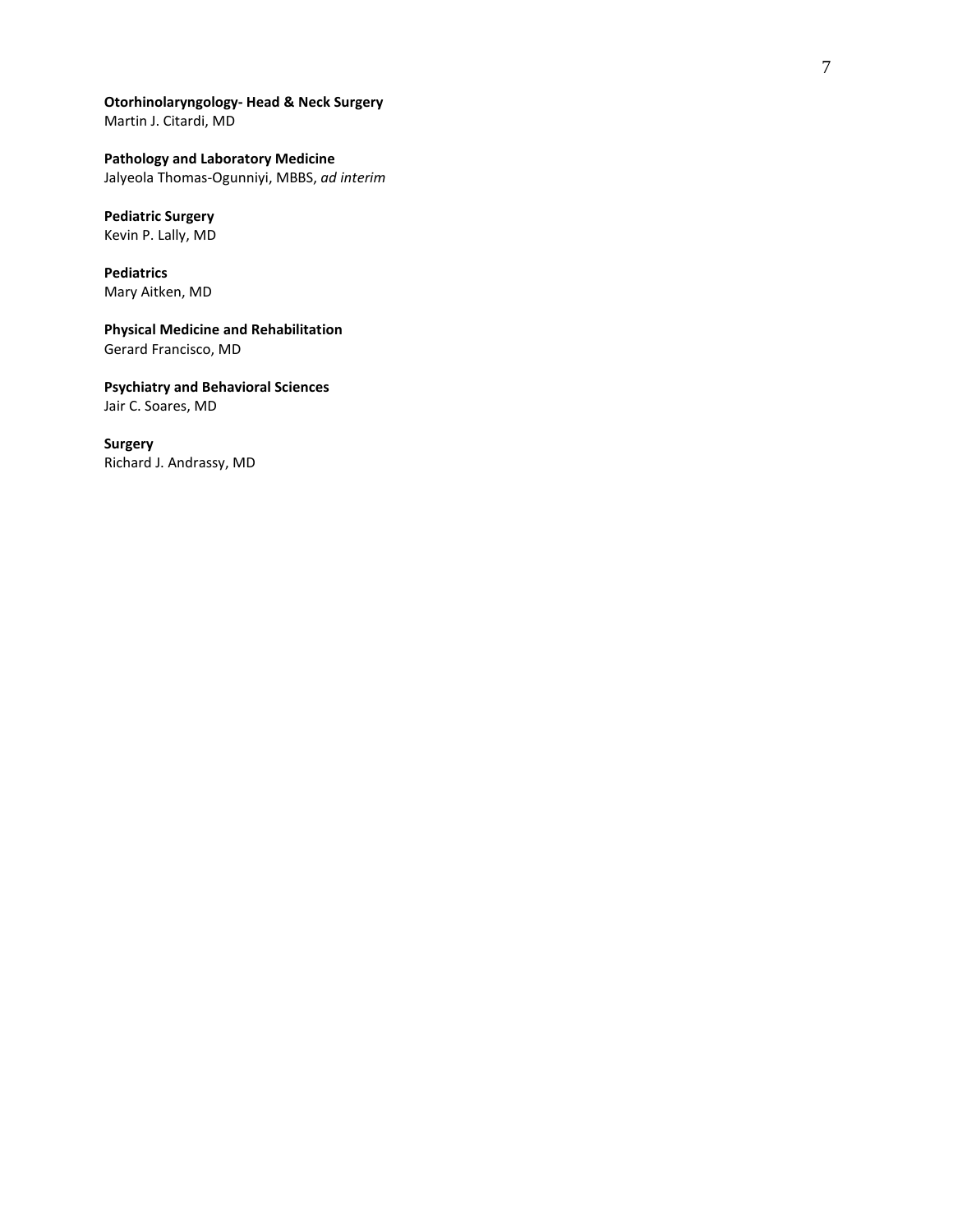## **Introduction**

On November 11, 1968, the Coordinating Board of the Texas College and University System approved the establishment of a new four-year public school of medicine in the Texas Medical Center in Houston. On June 13, 1969, The University of Texas Medical School at Houston was created by act of the Legislature, and an appropriation for its initial cost became effective September 1, 1969. Three considerations led to the organization of the school: local, regional, and national shortages of physicians; the extraordinary, but until then underutilized, resources for medical education in Houston and in the Texas Medical Center; and the large number of well-qualified candidates seeking entry to medical school.

A dean and supporting staff were appointed in the spring of 1970. Two years were then devoted to assembling faculty, resources, and equipment; designing a curriculum; and organizing these various parts into an effective medical education team. During this period, The University of Texas Medical School at Houston was accredited by the Association of American Medical Colleges (AAMC) Liaison Committee on Medical Education. The faculty grew rapidly, and effective instruction began, in both the basic sciences and clinical disciplines. New facilities were opened, major construction programs were initiated, and the renovation of Memorial Hermann Hospital was completed. In 1972, The University of Texas Medical School at Houston, along with five other UTHealth programs, was incorporated into The University of Texas Health Science Center at Houston (UTHealth).

In November 2015, after a transformational gift from the McGovern Foundation, the school was renamed The University of Texas John P. and Kathrine G. McGovern Medical School at Houston, placing a renewed emphasis on humanism, ethics, research, and scholarship.

Now, more than 40 years later, McGovern Medical School has achieved a position of excellence among the other notable institutions in the Texas Medical Center. It has remained fully accredited throughout this time and was reaccredited in 2012 for eight years.

## **Academic Calendar**

Please see the Office of the Registrar's website for the most up-to-date calendar: <https://www.uth.edu/registrar/current-students/student-information/academic-calendar.htm>

## **Mission**

The mission of the McGovern Medical School is to educate a diverse body of future physicians and biomedical scientists for a career dedicated to the highest ideals of their profession; to provide outstanding patient-centered care; and to conduct innovative research that benefits the health and well-being of the population of Texas and beyond.

In pursuit of this mission, McGovern Medical School:

- Endeavors to select a group of caring, well-prepared, highly motivated, intellectually able and socially aware students from diverse cultural, ethnic, social, and economicbackgrounds.
- Offers them educational experiences: in the basic human biological and behavioral sciences that underlie modern medicine, in the cultural and social forces that shape its practice, and in the ethical responsibilities of physicians.
- provides training in cognitive, technical, and interpersonal skills necessary for practicing patient–centered medicine
- Emphasizes problem solving and creates educational opportunities that involve the use of modern information resources and technology.
- Encourages students, faculty, and staff to participate in outreach activities that benefit the wider community.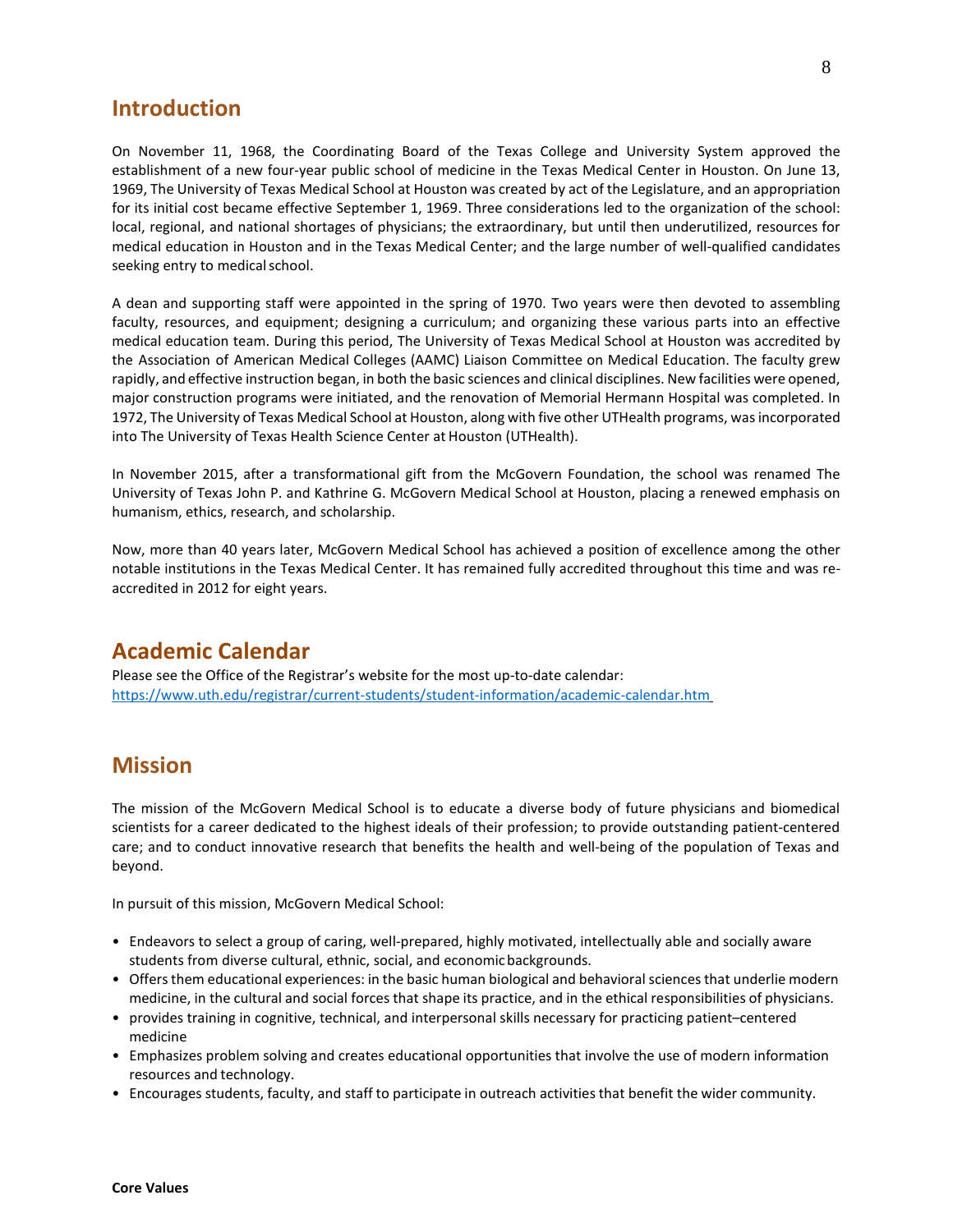- Deliver compassionate patient care focusing on effectiveness, quality, safety, and service
- Provide a competency-based curriculum emphasizing integrity and professionalism
- Embrace a culture of lifelong learning, evidence-based practice, open inquiry, and scholarship
- Cultivate professional and respectful communication
- Foster a diverse and inclusive learning community
- Support the health and well-being of students, faculty, and staff
- Promote interprofessional collaboration
- Support leadership and innovation in teaching, research, and service
- Advocate for excellent care for the underserved and for the reduction of health care disparities

## **Affiliated Hospitals and Outpatient Facilities**

McGovern Medical School is affiliated with several inpatient hospitals, including Memorial Hermann-Texas Medical Center (Memorial Hermann Hospital System,) Lyndon B. Johnson General Hospital (Harris Health System), University of Texas MD Anderson Cancer Center, TIRR Memorial Hermann, and Harris County Psychiatric Center, providing a broad range of clinical services. As such, the students are exposed to a large and diverse population, with an appropriate balance of common and rare disorders.

Please refer t[o https://med.uth.edu/](https://med.uth.edu/) for more information regarding our affiliated hospitals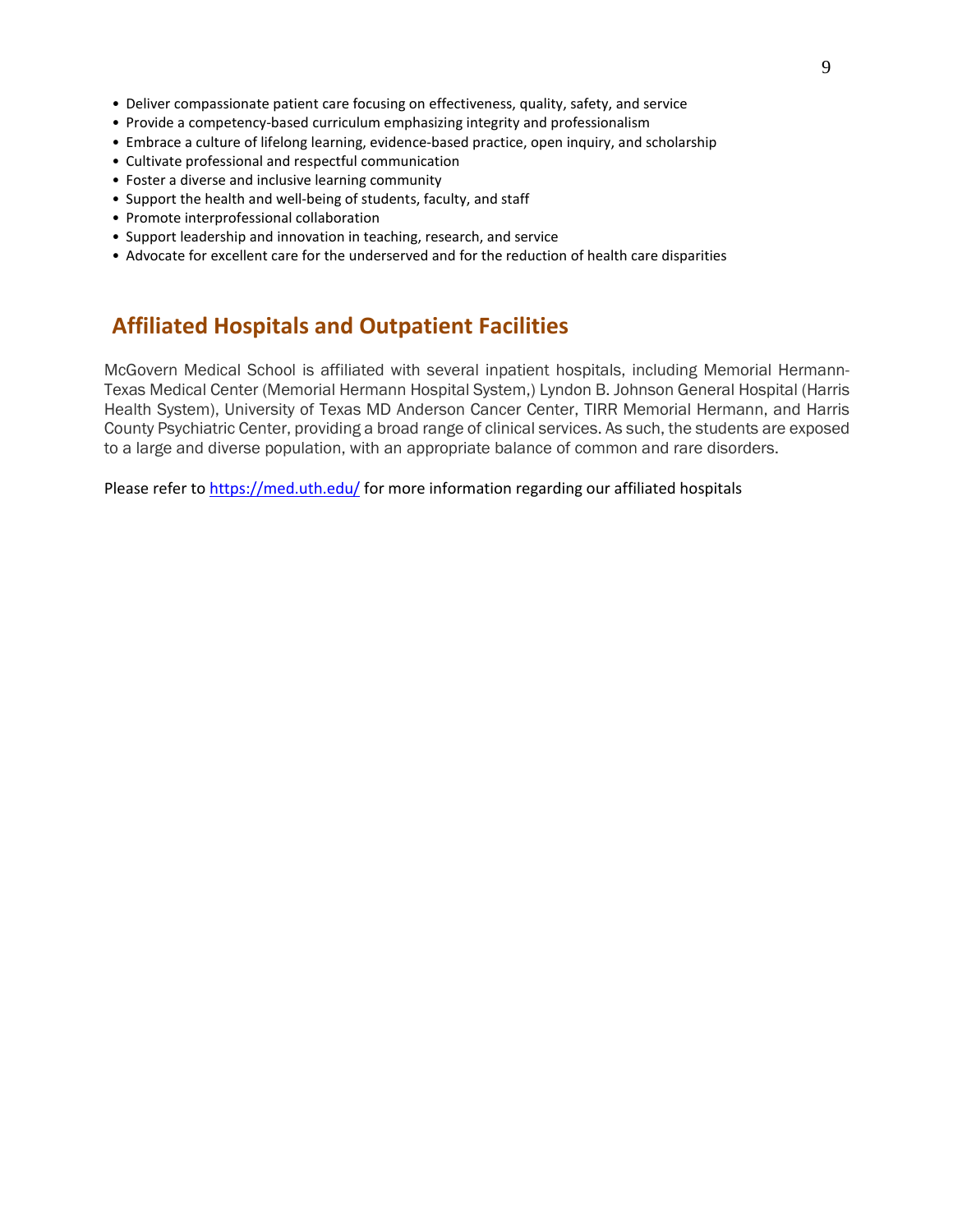Ambulatory care is provided at the UT Physicians clinics, at six community health centers operated by the Harris County Hospital District; and at several other clinical outreach programs and WIC (Women, Infants and Children) clinics located throughout the greater Houston community. Please refer to<https://www.utphysicians.com/locations/> for further information regarding UT Physician clinic locations.

## **MD Admissions**

Admission to McGovern Medical School is determined by the Admissions Committee, which is composed of faculty members from both basic science and clinical departments.

For all medical and dental schools of The University of Texas System, the Texas Legislature requires that 90% of the admitted class each year be Texas residents; therefore, no more than 10% of the entering class can be non-residents.

UTHealth endeavors to foster an educational and working environment that provides equal opportunity to all members of the university community. To the extent provided by applicable law, no person shall be excluded from participation in, denied the benefits of, or be subject to discrimination under, any program, or activity sponsored or conducted by The University of Texas System or any of its institutions on the basis of race, color, national origin, religion, sex, sexual orientation, age, veteran status, disability, genetic information, gender identity or expression or any other basis prohibited by law.

Any student or potential student who has a complaint regarding equal opportunity under this policy should contact the respective school's associate dean for student affairs, or the Equal Opportunity Advisor in the Office of Diversity & Equal Opportunity.

The full policy can be found online in the UTHealth Handbook of Operating Procedures (HOOP) Policy 183,

Nondiscrimination, Anti-Harassment and Equal Opportunity (**<https://www.uth.edu/hoop/policy.htm?id=1448214>**).

## **Academic Prerequisites**

Applicants must complete at least 90 undergraduate semester hours, including the specific prerequisite coursework listed below, at a regionally accredited United States or Canadian college or university. Preference is given to students who obtain a baccalaureate degree prior to admission to medical school. Graduate courses do not satisfy premedical requirements.

## **Prerequisite Coursework:**

**English**: a minimum of 6 semester hours of college English. Courses should be taken in the English department.

**Biology**: 14 semester hours (12 lecture hours plus 2 lab hours). One year may be completed by advanced placement. The other year must be completed in residence at a college and must include formal laboratory work. Biology courses must be as required for science majors.

**Inorganic Chemistry**: 8 semester hours (6 lecture hours plus 2 lab hours). The courses should be for science majors, including the corresponding laboratory experience.

**Organic Chemistry**: 8 semester hours (6 lecture hours plus 2 lab hours). The courses should be for science majors, including the corresponding laboratory experience.

**Physics**: 8 semester hours (6 lecture hours plus 2 lab hours). Physics courses must be as required for science majors and must include laboratory experience.

## **Medical College Admission Test**

The Medical College Admissions Test (MCAT) is required for admission. The exam should be taken no later than the last September test date in the year of application submission (i.e. no later than September 30 of the year before you expect to begin medical school).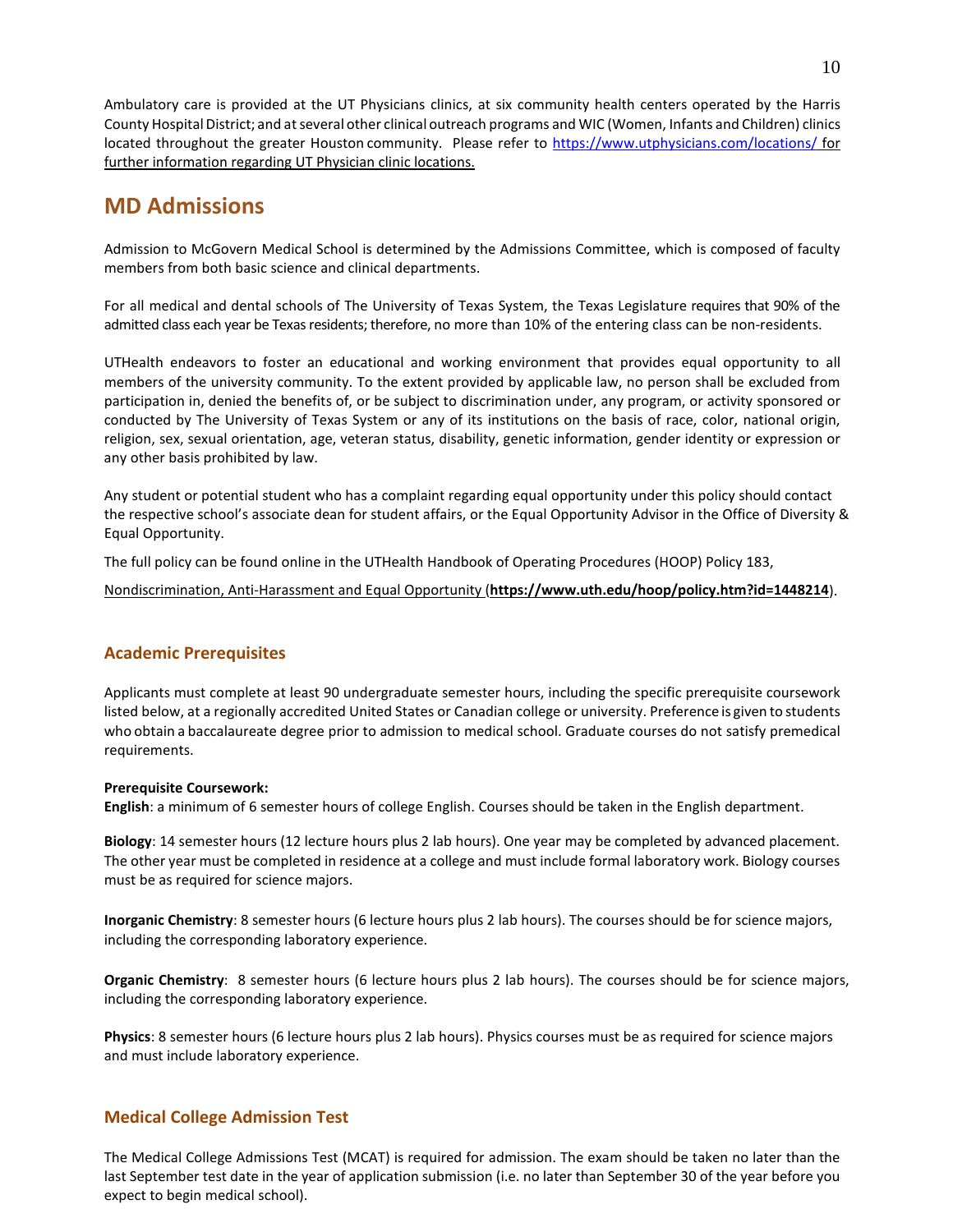## **Evaluation of Applicants**

McGovern Medical School, in conformity with the purpose assigned it by the Texas Legislature and its mission statement, selects the best qualified students for its entering class who demonstrate a potential to become competent and caring physicians and who will serve the identified needs of the State of Texas. The Admissions Committee considers the totality of each application and gives importance to the factors enumerated below.

## 1. **Intellectual Capacity**

Each student who is accepted must have the intellectual ability to successfully complete medical school and master the essentials of the practice of medicine.

- undergraduate and graduate record
- standardized test scores
- academic awards and honors (e.g. Phi Beta Kappa, National Merit,etc.)
- research accomplishments
- degree of difficulty of undergraduate program
- pre-professional evaluations, personal interview

## **2. Interpersonal and Communication Skills**

 The practice of medicine demands a high level of interpersonal skills and a compassionate attitude. The ability to communicate well is essential for these qualities.

- community or charitable service
- recognition for humanitarian service
- extracurricular activities and organizations
- leadership positions
- employment history
- cultural competency
- articulate and organized communication, both oral andwritten
- standardized test scores in verbal abilities
- statements made on the application or in the personalinterview

## **3. Breadth and Depth of Pre-medical Educational Experience**

The modern practice of medicine requires a strong scientific background and an ability to understand the complex non-scientific problems facing physicians and patients, e.g. ethical or socioeconomic problems. The bare completion of the pre-medical requirements is a base on which to build further knowledge and prepare physicians for a lifetime of study so that they will remain the best possible practitioners of medicine.

- undergraduate core curriculum or course selection
- participation in the intellectual life of theuniversity
- involvement in discipline organizations and clubs
- extent and variety of reading
- papers written or published
- knowledge displayed at the interview
- enrollment in an honors program in college
- pre-professional evaluations

## **4. Potential for Service to the State ofTexas**

A state medical school must, as a primary concern, produce practitioners who will serve the people of that state.

- the applicant's goals for the future
- size and location of hometown
- residency in a Health Professions Shortage Area in Texas
- potential for future provision of health services to underservedareas
- potential for future provision of medical specialties in shortsupply
- language skills appropriate to the Health Profession Shortage Areas inTexas

#### **5. Motivation**

A physician must be prepared for a lifetime of intense service to her or his patients. This requires a high level of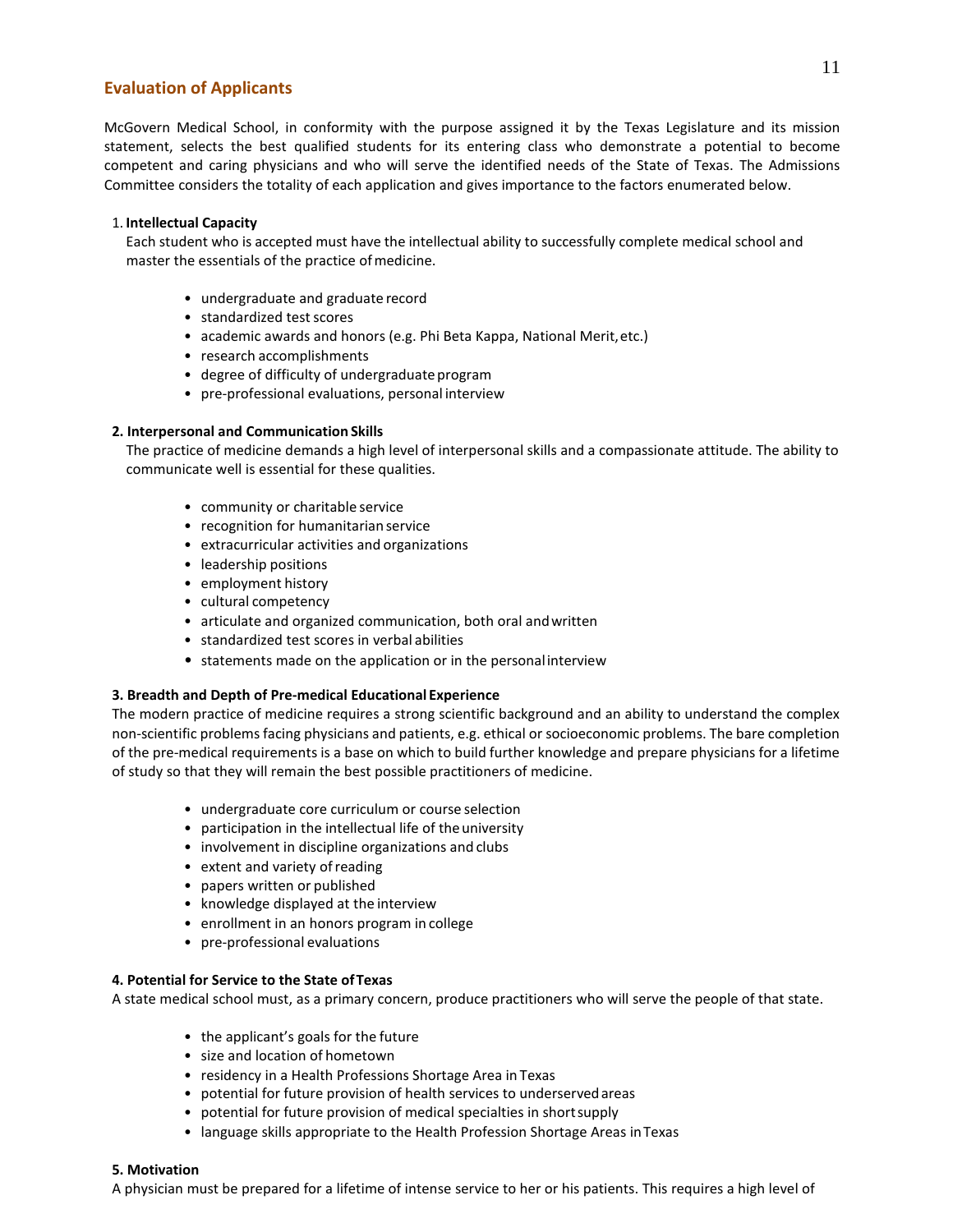selfless motivation and commitment.

- success in overcoming adverse economic or educational conditions
- employment history occurring simultaneously with undergraduate academicpreparation
- participation in activities requiring time management skills
- varsity athletics, campus symphony, and other time-intensiveaccomplishments
- improvement in the undergraduate record
- veteran status and military experience
- experience in health-related activities

## **6. Integrity**

Because of the public trust given to members of the medical profession, a physician must have qualities of integrity beyond reproach.

- pre-professional evaluations
- any academic integrity violation
- commission of any crime
- any other relevant background relating either positively or negatively to applicant's standard of integrity
- honorable discharge or discharge under honorable conditions

## **7. Ethical Standards**

A candidate must demonstrate professional demeanor and behavior and must perform in an ethical manner in all dealings with peers, faculty, staff, and patients.

## **8. Essential Functions/Technical Standards**

All individuals, without exception, who apply for admission to McGovern Medical School, must be able to perform specific essential functions. Essential functions are the basic activities that a student must be able to perform to complete the general medical school curriculum. An applicant who cannot perform the medical school's essential functions, with or without reasonable accommodation, will not be considered for admission. Students can obtain information concerning program-related accommodations from the school's Section 504 Coordinator. See also HOOP 101, Disability Accommodation. A candidate for the MD degree at McGovern Medical School must be able to perform these essential functions:

## OBSERVATION

- accurately observe demonstrations
- accurately observe patients close up and at a distance
- observe to gather patient data (affect, gait, appearance, posture,etc.)
- use visual, auditory, olfactory and somatic senses togather information

## COMMUNICATION

- communicate orally and in writing with patients and members of the health-careteam
- read and comprehend written material

## PSYCHOMOTOR SKILLS

- sufficient motor function to obtain data frompatients
- use tactile, auditory, and visualmaneuvers
- execute motor movements to provide general care and emergencytreatment

## INTELLECTUAL AND COGNITIVE ABILITIES

- measure, calculate, reason, analyze, synthesize, integrate and apply information
- comprehend three-dimensional relationships
- understand the spatial relationships ofstructures
- BEHAVIORAL AND SOCIAL ATTRIBUTES
- emotional health to fully use intellectual abilities
- exercise good judgment
- promptly complete all responsibilities attendant to the diagnosis and care ofpatients
- developing mature, sensitive, and effective relationships withpatients
- tolerate physically taxing workloads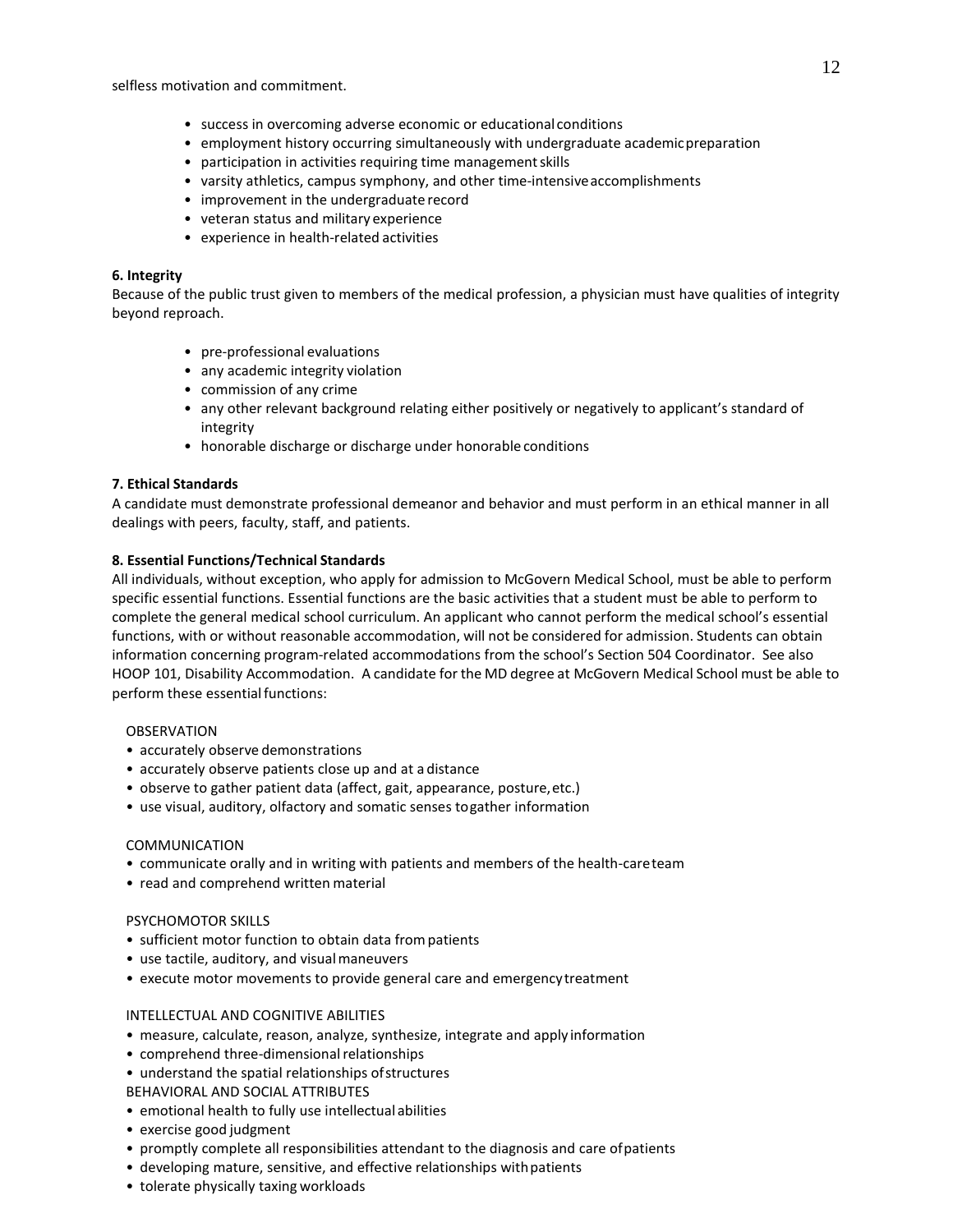- function effectively under stress
- adapt to changing environments
- display flexibility
- learn to function in the face of manypatients
- show compassion, integrity, concern for others, interpersonal skills, interest, andmotivation

## CHRONIC CONDITIONS

A candidate must not possess any chronic or recurrent illnesses, including but not limited to, infectious, psychiatric or substance abuse problems that can interfere with patient care or safety and are not compatible with medical practice or training.

## **Application Procedure**

Applicants to the MD program at McGovern Medical School must apply through the Texas Medical and Dental Schools Application Service (TMDSAS). Applications for entry are accepted between May 1 and October 1 of the preceding year. Early application is encouraged due to the large number of applicants. Applicants should contact TMDSAS for the most current information. Application information is available on TMDSAS's website: **www.tmdsas.com**

Mailing address: Texas Medical and Dental Schools Application Service

P.O. Box 2175 Austin, Texas 78768 512-499-4785

Fees and other application requirements, guidelines and details are available on the TMDSAS website.

Once applications are processed by TMDSAS, they are forwarded to McGovern Medical School, where they are reviewed andevaluated by the Admissions Committee. The same criteria for evaluation are applied to all candidates.

After receiving an offer of acceptance, applicants are required to indicate their acceptance decision in writing within two weeks of notification. An applicant who later decides to accept a position at another institution should give prompt notice of withdrawal to McGovern Medical School.

McGovern Medical School recognizes the procedures and deadlines recommended by the Association of American Medical Colleges and the American Medical Colleges Application Services.

Entering medical students are required to consent to and pay for a criminal background check by an entity designated by McGovern Medical School. Admission is expressly contingent upon successful completion, review, and approval of the content of the criminal background check. The criminal background process will be repeated before the student enters the clinical rotations.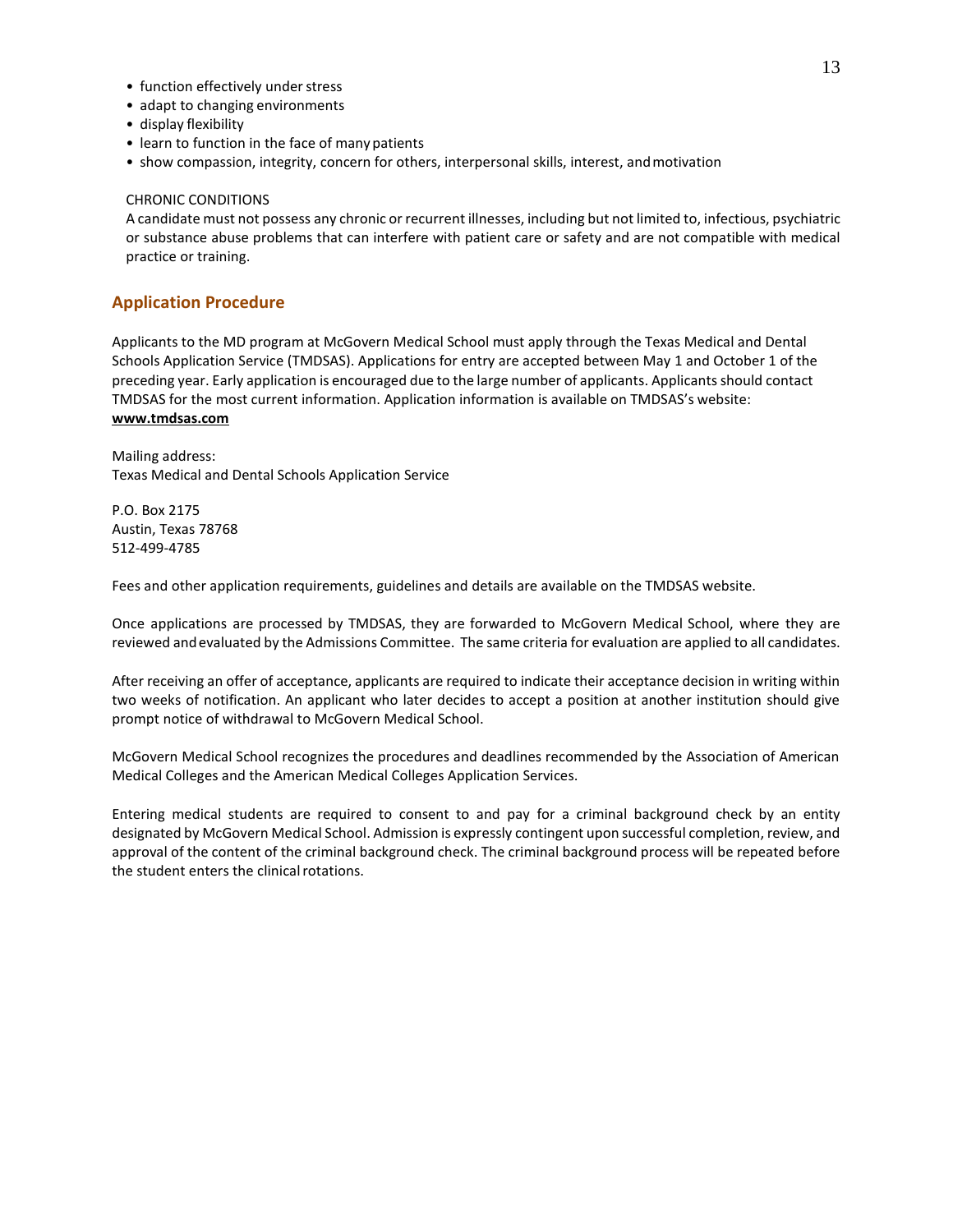## **MD Student Development**

## **Evaluation and Promotion**

The official policies for evaluation of academic performance, promotion, grade grievance, and academic dismissal are outlined in the McGovern Medical School Policy and Guidelines for Evaluation and Promotions of Medical Students on the McGovern Medical School student handbook website at [https://med.uth.edu/admissions/student](https://med.uth.edu/admissions/student-affairs/policies/)[affairs/policies/.](https://med.uth.edu/admissions/student-affairs/policies/) Paper copies are available in the Office of Admissions and Student Affairs.

McGovern Medical School uses the following grade system: Honors, High Pass, Pass, Below Pass, or Fail. Grades and other information relative to a student's academic performance are transmitted to the Student Evaluation and Promotions Committee which, based upon an overall consideration of the student's grades, demonstrated knowledge, clinical performance, and suitability to practice medicine, decides whether a student should be promoted, continued with remedial work assigned, or dismissed. Any student whose active record indicates that he/she is not suitable to continue the study of medicine will be dismissed.

Students can be referred for evaluation and counseling for academic or personal concerns through the Office of Admissions and Student Affairs. A Peer Tutoring Service is also available to all students at no charge.

## **Conduct and Discipline**

Students are responsible for knowledge of and compliance with University policies concerning student conduct and discipline as set forth in HOOP Policy 186, Student Conduct and Discipline, and the McGovern Medical School's Policy and Guidelines for the Evaluation and Promotions of Medical Students. Students may access the HOOP online at **https:/[/www.uth.edu/hoop/index.htm](http://www.uth.edu/hoop/index.htm)**.

For information regarding student academic and behavioral issues, contact: Margaret C. McNeese, MD Vice Dean for Admissions and Student Affairs McGovern Medical School 6431 Fannin, Suite G400 Houston, Texas 77030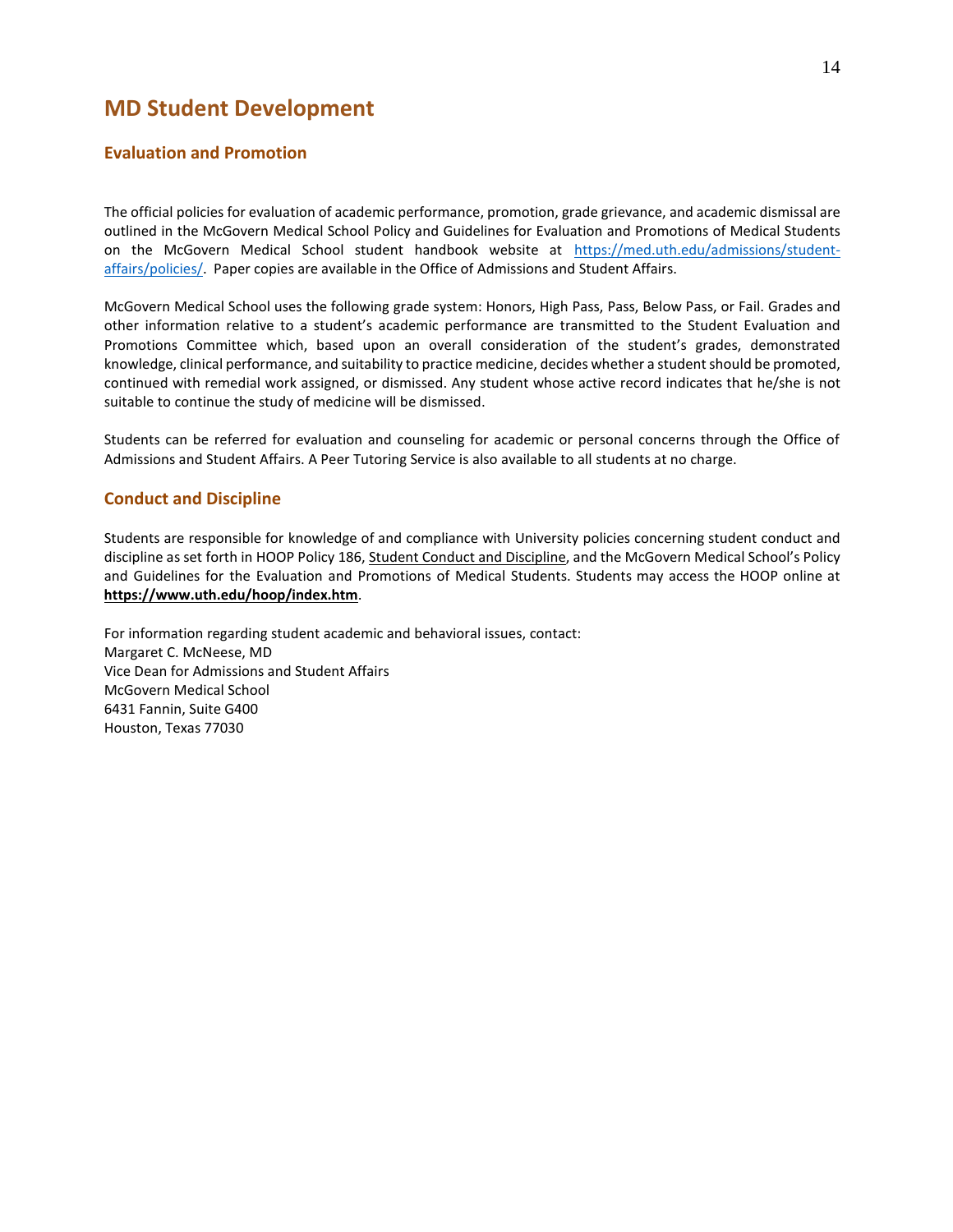## **Research Programs for Medical Students**

Medical student research is an essential component of the overall mission of McGovern Medical School. McGovern Medical School offers a "Summer Research Program", which provides an intensive, hands-on, 10-week, 40 hours/week, research experience for medical students during the summer after their first year. The program fosters development of scientific reasoning and other research skills.

Students work closely with faculty mentors of their choice on research projects organized individually for each student. At the end of the research project, students write an abstract on which they are first author. These abstracts are published and posted on the program's web site. In addition, the students develop a research poster that is presented at the annual Medical School Research Forum and Webber Prize Competition held in the fall. Students who complete the Program receive a certificate of completion and an acknowledgement letter in their permanent academic file, also known as, their Blue Book. Students may continue their research until graduation with their mentor. Visit the Summer Research Program website for more information and application deadlines: <https://med.uth.edu/oep/summer-research-program/>

Students also may participate in one of the twelve current "Scholarly Concentration Programs." All concentrations are thematic, interdisciplinary, longitudinal, and experiential, with guided faculty mentoring and structured group seminars/courses/journal clubs, etc. Additionally, all students in concentrations are expected to conduct an independent scholarly project. Students who successfully complete the concentration requirements receive a certificate of completion and recognition at graduation. Visit the Scholarly Concentration Programs website for more details: [https://med.uth.edu/oep/scholarly-concentrations-program/.](https://med.uth.edu/oep/scholarly-concentrations-program/)

Limited financial support is available for medical students.

Contact: Gary Rosenfeld, PhD Director: Summer Research & Scholarly Concentration Programs 713-500-7435 e-mail: [Gary.C.Rosenfeld@uth.tmc.edu](mailto:Gary.C.Rosenfeld@uth.tmc.edu)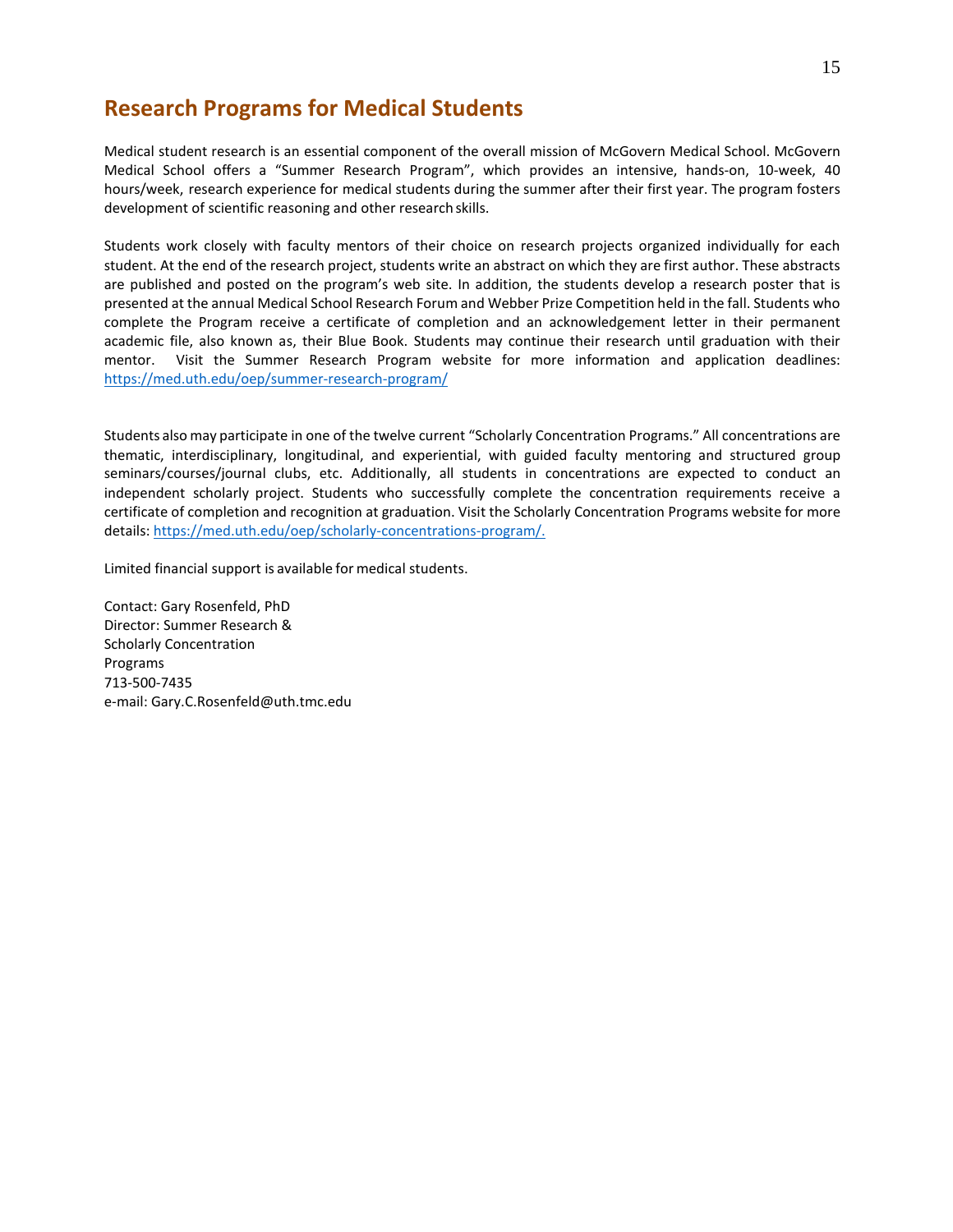## **MD Expenses**

## **Tuition**

Tuition and fees are subject to change and become effective on the date enacted. The Texas Legislature does not set the specific amount for any particular student fee. Student fees are authorized by state statute; the specific fee amounts and the determination to increase fees are made by the university administration and The University of Texas System Board of Regents.

Please refer to the Office of Registrar website a[t https://www.uth.edu/registrar/current](https://www.uth.edu/registrar/current-students/registration/tuition--fee-schedule.htm)[students/registration/tuition--fee-schedule.htm](https://www.uth.edu/registrar/current-students/registration/tuition--fee-schedule.htm) for the current Tuition and Fee Schedules. This site reflects current information regarding tuition and fee exceptions and/or waivers, Veterans education benefits, and the Policy for Texas Resident Tuition.

|                                                      | Fee       |
|------------------------------------------------------|-----------|
| <b>Computer Resource Fee</b>                         | \$200     |
| Graduation Fee <sub>1</sub>                          | \$100     |
| <b>Information Technology Access Fee (Annual)</b>    | \$114     |
| Health Insurance,                                    | \$3053    |
| <b>Installment Use Fee</b>                           | \$20      |
| Late Payment Fee                                     | \$50      |
| Laboratory Fee (charged to MS1 and MS2 students)     | \$35/year |
| Library Resource Fee                                 | \$125     |
| Liability Insurance (Annual)                         | \$25      |
| Technology Fee (Annual) <sub>3</sub>                 | \$1300    |
| Foundations of Medical Science Course Fee (MS1 Year) | \$500     |
| UWorld Fee (MS2 Year)                                | \$359     |
| Student Services Fee (Annual) <sub>4</sub>           | \$566.25  |
| Standardized Patient Fee (Annual)                    | \$1150    |
| Student Records Fee (Annual)                         | \$15      |
| <b>Reinstatement Fees</b>                            | \$200     |
| Evacuation/Repatriation Insurance $6$                | \$96      |
|                                                      |           |

## **Fees and Charges**

₁ A graduation fee of \$100 payable at registration for the final academic term is required of all students. This fee does not include regalia rental.

₂ Health insurance is required of all UTHealth students. If students have a health insurance policy, they may provide proof of comparable insurance to Auxiliary Enterprises no later than the  $12<sup>th</sup>$  class to have this charge waived. Details on the insurance plan are available through the Auxiliary Enterprise Office.

a The Technology Fee will increase by \$150 for each incoming class of academic year 2021-2022.

₄ The Student Services Fee, required of all students, provides for student activities, outpatient care by Student Health and Counseling Services, student counseling, student government, a shuttle service, and recreational facilities. Optional family coverage is available. The fee varies depending on the student's academic year of medical school.

5 Assessed to students who want to re-enroll after being dropped for nonpayment on the 12th day of class.

6 Assessed to international students who do not elect to carry the student Health Insurance Policy.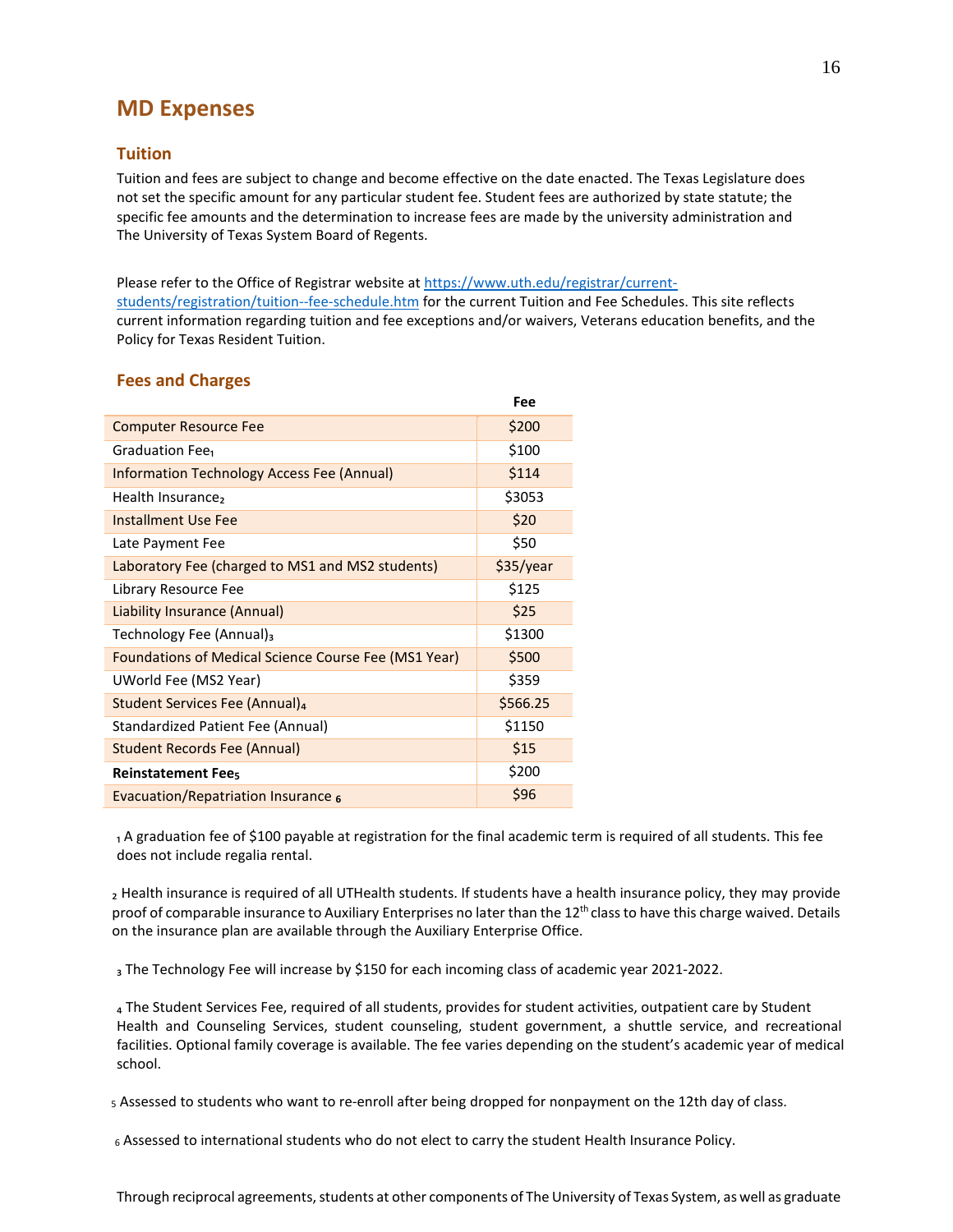students from Rice University, Baylor College of Medicine, Texas Woman's University, and the University of Houston, may take some graduate courses for credit at McGovern Medical School, subject to the approval of the instructor. In addition, McGovern Medical School graduate students may take some courses for credit at any of the above institutions. Mechanism for payment of tuition or registration fees vary according to the individual institution. Consult with that Registrar's Office for specific details.

## **Scholarships**

Scholarships are awarded based on need, merit, or a combination of both. Scholarships do not need to be repaid, but may have specific criteria for the recipient to remain eligible (i.e., grade point average, hometown, undergraduate university, high school, etc.). Competitive scholarships are reviewed in the same manner as all other scholarships. Students may apply online through the Office of Admissions and Students Affairs once each aid year.

Scholarship award decisions are made by the Scholarship Committee.

## **Books and Supplies**

For the 2020-2021 curriculum, the cost of required textbooks and supplies averages \$2,997.00(excluding cost of computer) for the pre-clerkship curriculum and \$5,285.00 for the clerkships and required advanced clinical experiences. Information regarding specific textbook requirements and costs may be found here: <https://med.uth.edu/oep/medical-education-2/current-students/>

## **Laptop Requirement**

Information technology and informatics are integral parts of medical education and practice. In order to fully utilize information resources required by the faculty during your education, the school requires that all incoming medical students have laptop computers that meet specific minimalrequirements.

The requirements for the current entering class are provided on the Office of Admissions and Student Affairs web site.

## **Disability Insurance**

McGovern Medical School encourages students to consider whether or not they wish to purchase disability insurance. The Office of Admissions and Student Affairs has information regarding available plans.

## **Liability Insurance**

Students may be required to show evidence of student liability insurance when enrolled in extramural electives. Basic coverage is included for \$25 a year as one of the required fees.

## **Ethics**

McGovern Medical School recognizes that in addition to intellectual capability and expert technical skills and knowledge, a good physician must have a solid and unassailable foundation and commitment to ethical behavior and principles. Patients and society at large expect and deserve no less. These principles are embedded in the life of McGovern Medical School and itsfaculty.

Because these principles are so important to McGovern Medical School, students are asked to make an explicit commitment to them.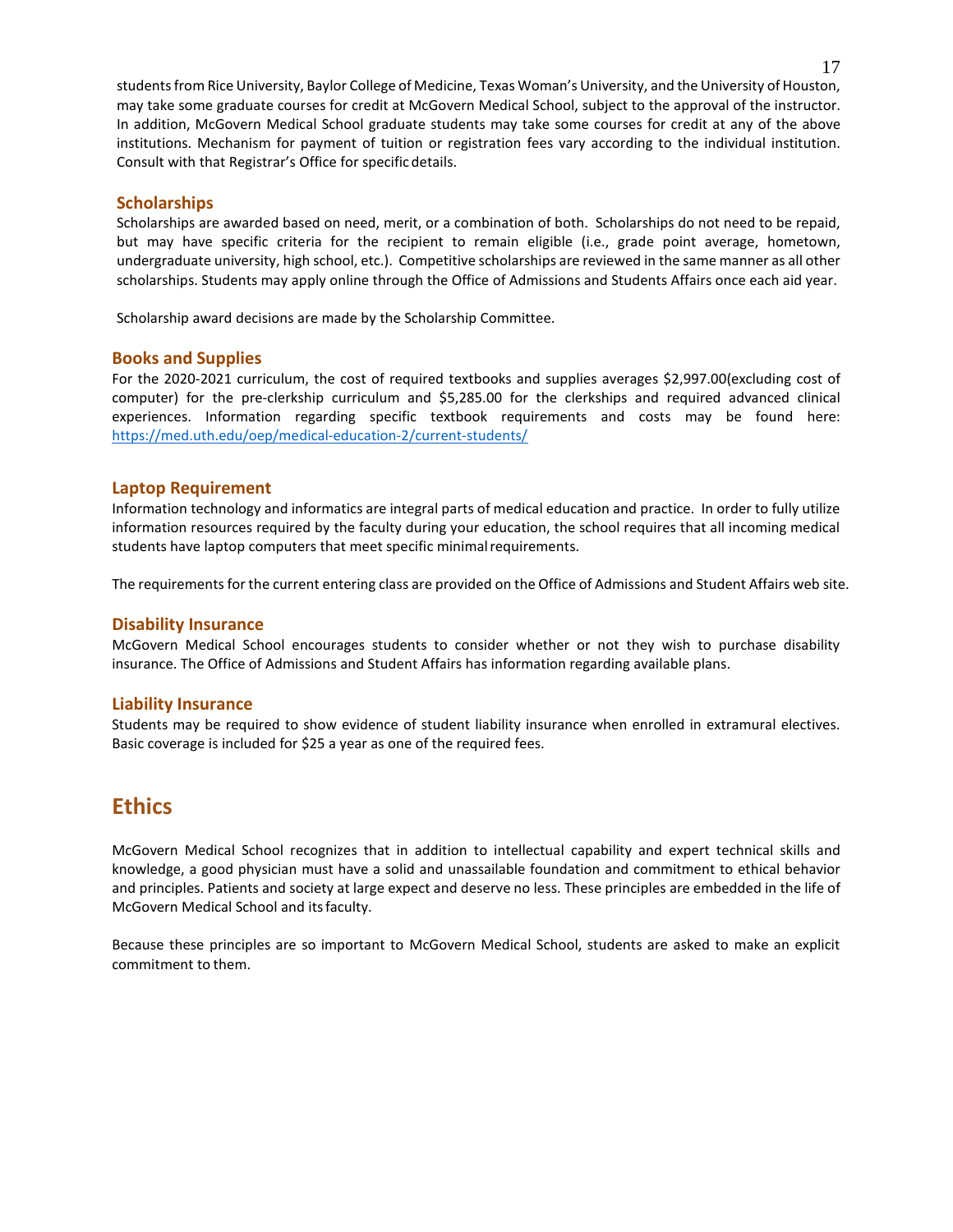## **Ethical Pledge (Code of Professional Conduct)**

Incoming students are asked to agree to and sign the following ethical pledge following their acceptance to McGovern Medical School.

- I acknowledge and accept the privileges and responsibilities given to me as a physician-in-training and dedicate myself to provide care to those in need.
- I will approach all aspects of my education with honesty and integrity, embracing opportunities to learn from patients, teachers, and colleagues.
- I will always maintain the highest standards of professional conduct.
- I will certify only that which I have personally verified, and I will neither receive nor give unauthorized assistance on examinations.
- I will value the knowledge of wisdom of the physicians who have precededme.
- I will recognize my weaknesses and strengths and strive to develop those qualities that will earn the respect of my patients, my colleagues, my family, andmyself.
- I will respect the humanity, rights, and decisions of all patients and will attend to them with compassion and without bias.
- I will maintain patient confidentiality and be tactful in my words and actions.
- I will value the diversity of patients' experiences, cultures, and beliefs because it enhances my ability to care for them and enriches my education.
- I will not forget that there is an art to medicine as well as a science and that warmth, sympathy, and understanding are integral to patient care.
- I will strive to earn the trust my patients place in me and the respect that society places upon my profession.
- I recognize the privileges afforded to me as a physician-in-training and promise not to abusethem.
- Even as a student, I have a responsibility to improve the standard of health in my community, to increase access to care for the underserved, and to advance medicalknowledge.
- As I accept these new responsibilities, I will not forget the importance of my own health and well-being. I will continue to value my relations with those who have supported me in the past and those who will share in my future.
- Knowing my own limitations and those of medicine, I commit myself to a lifelong journey of learning how to cure, relieve pain, and comfort with humility and compassion.
- I make these promises solemnly, freely, and upon myhonor.

## **White Coat Ceremony**

Dr. Arnold P. Gold, a faculty member at Columbia University College of Physicians and Surgeons, initially conceived the White Coat Ceremony. The White Coat Ceremony marks students' initial entry into the medical profession. A White Coat Ceremony is held at the beginning of the third year. Students are presented white coats, which symbolize their journey to becoming physicians. At the end of the ceremony, the students recite The Physician's Oath of Hippocrates and re-affirm the Ethical Pledge.

## **MD Academic Organization**

During medical school, students are required to take USMLE Step 1 after completion of the pre-clerkship courses and prior to the start of the clinical clerkships. Students are required to take USMLE Step 2 CK and CS prior to graduation.

The Curriculum Committee is charged by the Dean to provide oversight of the medical education program, including the design, management, integration, evaluation, and enhancement of a coherent and coordinated medical curriculum.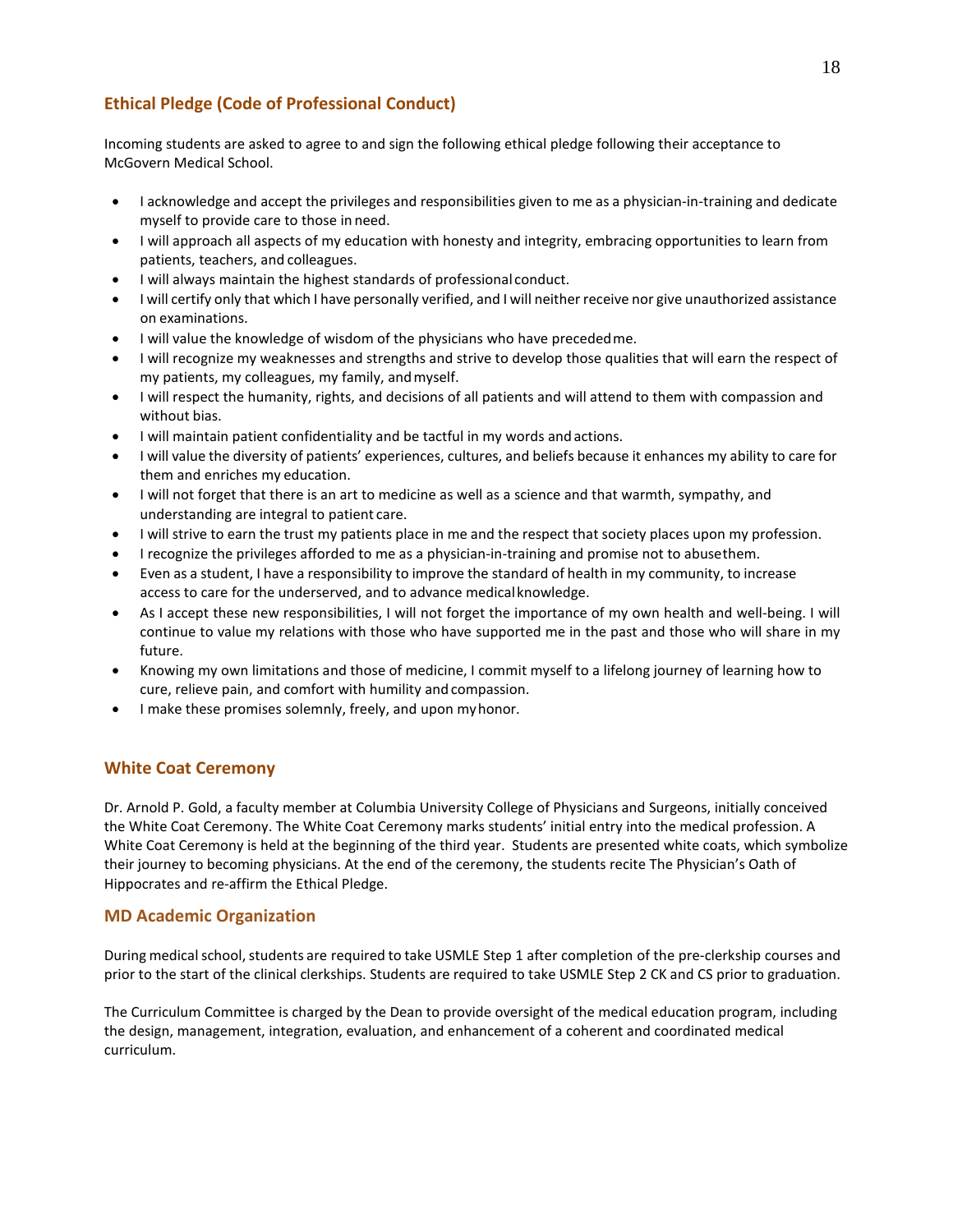## **Curriculum**

The basic four-year program outlined below is required for the MD degree. Variations and adjustments may be made as the Curriculum Committee deems necessary.

## **First Academic Year**

Required Courses:

## *Fall Semester/20 instructional weeks*

## **Foundations of Medical Science** *required* **BSCI 1100** (Pass/Fail; \$500 course fee – anatomy)

The purpose of this module is to provide students with the fundamentals necessary to study human disease at an advanced level. Students will learn the basic structure and function of major organs at the same time as they practice the related physical exam and clinical skills in Doctoring. In addition, students will learn the basic biochemical, cellular, and physiological mechanisms that underlie the major classes of disease.

## **Doctoring 1: History and Physical Exam** *required* **BSCI 1101** (Pass/Fail)

This course introduces the student to the basic clinical skills of interviewing a patient and conducting a comprehensive medical history. Students learn to perform a normal physical examination on a healthy adult and document patient encounters (comprehensive history and physical examination) in an organized, accurate manner. The student integrates their own experiences during the course with longitudinal theme content to illustrate ways in which a physician communicates respect, compassion, and empathy. The student applies knowledge obtained from the longitudinal themes including the treatment of special patient populations (geriatric, pediatric etc.) and they will have specific training in the interview of the psychiatric patient.

## *Spring Semester/18 instructional weeks*

## **Hematology and Introduction to Pathology** *required* **BSCI 1200**

The Hematology and Introduction to Pathology (HIP) module begins with an introduction to basic principles underlying disease: cell injury, adaptation, cell death and the effects that these processes have on tissues and organs. This is followed by an introduction to neoplasia. The second portion of the HIP module focuses on hematologic disorders, including anemias, coagulation disorders, and thrombotic disorders and how these conditions are treated. Reactive white blood cell disorders and hematologic malignancies will also be presented.

## **Cardiovascular System** *required* **BSCI 1201**

The Cardiovascular Module focuses on expanding the concepts presented in Foundations and developing a knowledge base in pathology, pharmacology and clinical skills associated with the heart and vascular system. The emphasis is on management of cardiovascular disease including hypertension, myocardial infarction, congestive heart failure, arrhythmias, and both congenital and acquired cardiovascular defects. The concepts presented in this module are linked those presented during the subsequent pulmonary and renal modules to emphasize the tight integration of these organ systems.

## **Pulmonary System** *required* **BSCI 1202**

This course begins with a review of pulmonary physiology from Foundations, followed by lung development and introduces radiologic imaging of lung structure. Students will study more in-depth lung physiology, and infectious and obstructive diseases of the lung in both adults and children. Students will be introduced to pathology, physiology, radiology and management of various acute critical conditions such as sepsis, acute respiratory distress syndrome and pulmonary embolism.

## **Renal System** *required* **BSCI 1203**

The Renal System Module covers the physiology defining normal renal function, clinical characteristics and pathology / pathophysiology of diseases of the kidney, and clinical disorders that result from failure of the kidney to function correctly. Students will learn to evaluate changes in fluid and electrolyte balance, mineral metabolism and glomerular function and renal clearance. The clinical implications of renal dysregulation/dysfunction will be explored.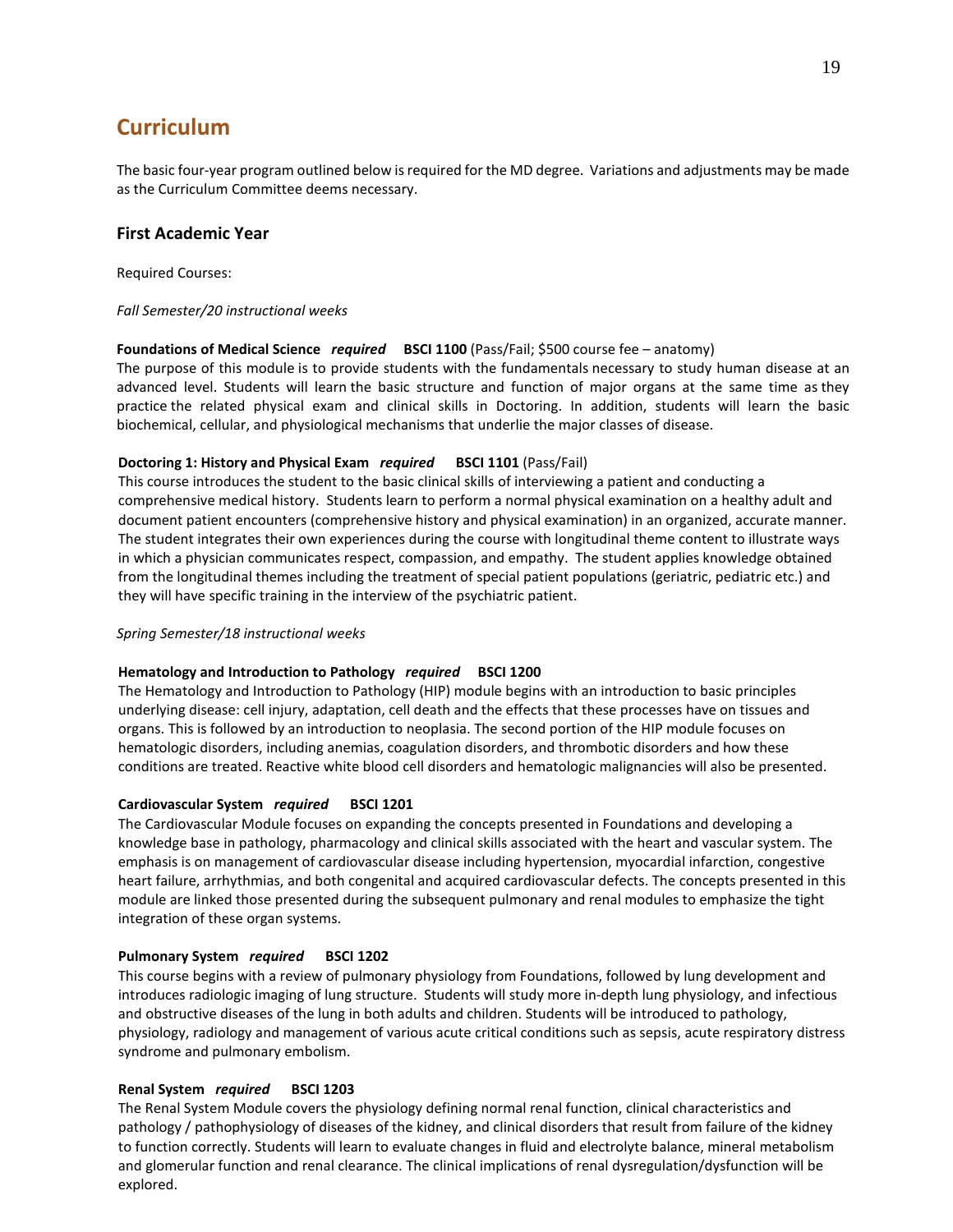## **Doctoring 2: Longitudinal Clinical Experience** *required* **BSCI 1204**

During Doctoring 2 students begin to use the skills acquired in Doctoring 1. Students will interview, perform comprehensive and focused histories, and perform comprehensive physical exams to evaluate patients with diseases and symptoms. Students will document patient encounters in an organized manner. Student will be able to integrate clinical and basic science knowledge in order to: analyze basic laboratory results; develop a differential diagnosis; determine a basic science pathology and pathophysiology. The student will be able to integrate their own experiences during the course with longitudinal theme content to describe in depth at least two key lessons learned by attending an interprofessional patient safety meeting.

## **Second Academic Year**

*Fall Semester/20 instructional weeks*

Gastrointestinal System Nervous System and Behavior Endocrine System Doctoring 3: Longitudinal Clinical Experience Students are required to complete Basic Life Skills during the Doctoring 3 course.

## *Spring Semester/10 instructional weeks*

Reproductive System Musculoskeletal and Integumentary Systems Doctoring 3: Longitudinal Clinical Experience (continued) Transition to Clerkships This course prepares students for the clerkships. It is composed of required sessions including large group and skills sessions.

## **Third Academic Year**

Required Clerkships: *48 instructional weeks*

## Clerkships

The required clerkships include family medicine, geriatrics, internal medicine, neurology, obstetrics and gynecology, pediatrics, psychiatry, and surgery, as well as one elective. The goal of the clerkships is to provide broad exposure to the major disciplines of medicine. Geriatrics and the elective are pass/fail.

Students will have four weeks of vacation during this time period.

## **Fourth Academic Year**

Required courses: *42 instructional weeks*

Students will take the Comprehensive Clinical Competency Examination (CCCE) at the beginning of the fourth academic year.

## Career Focus Tracks

The final phase consists of the Career Focus tracks. The goal of the Career Focus tracks is to provide career mentoring and guidance. There are four tracks: primary care, acute care, medical sciences, and applied anatomy. During the tracks, the students complete three required advanced clinical selectives: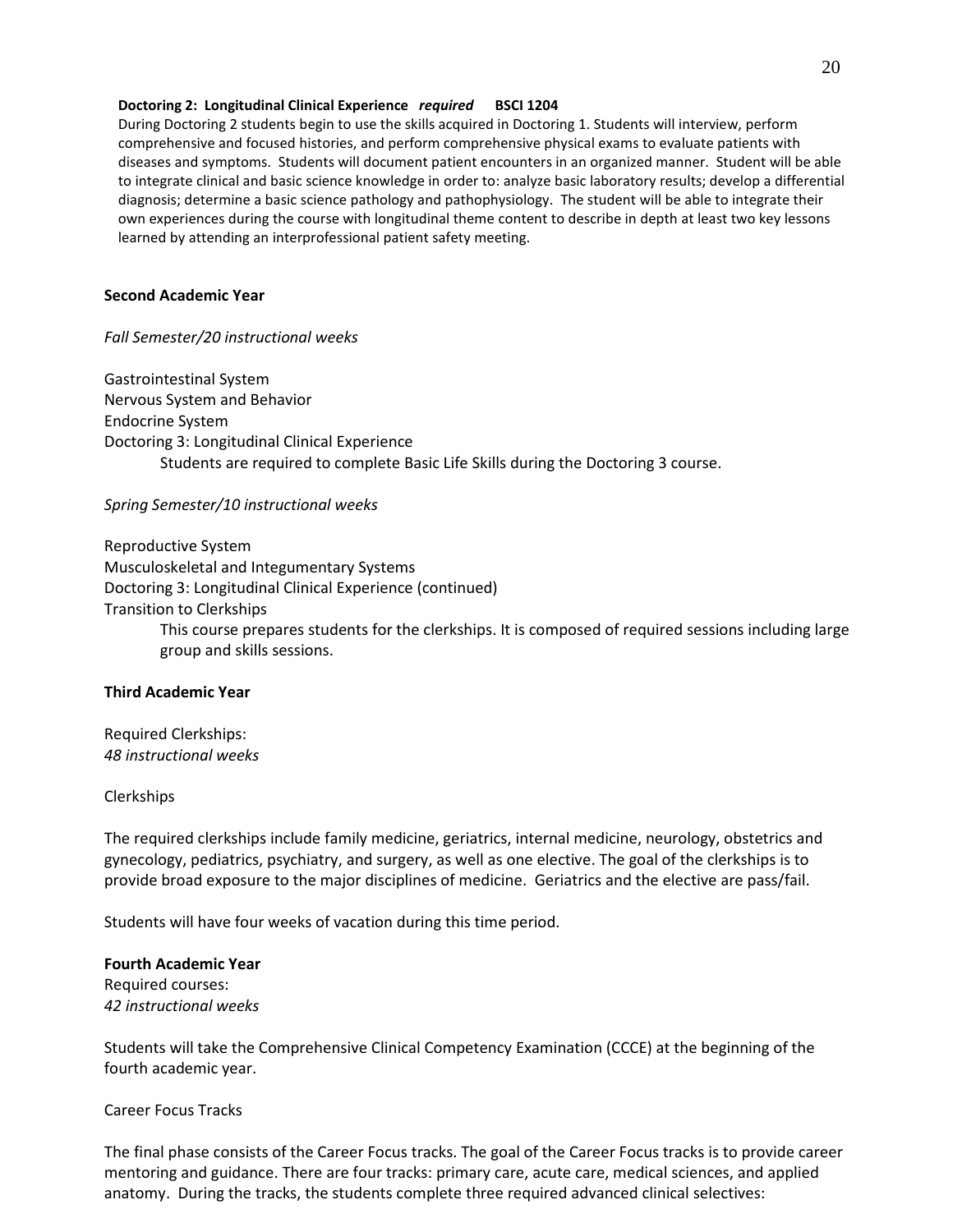ambulatory care, advanced patient care, and critical care. Additionally, the career focus tracks incorporate seven (7) four-week electives tailored to the students' intended career path.

McGovern Medical School's fourth-year elective programs permit students to seek clinical opportunities away from Houston, at their own expense, ranging from family practice in rural communities to experiences in the most sophisticated settings requiring advanced technology. International clinical and research electives also are available. The School is fortunate regarding the wealth of clinical opportunities available to its students.

The fourth-year elective catalog is available online at https://med.uth.edu/admissions/currentstudents/ms4/

The Transition to Residency course occurs in the spring of the fourth year and prepares students for residency. This course is composed of required sessions, workshops and skill sessions that are selected by the students.

Ten weeks are available for vacation or additional electives. These weeks may be used during the required clerkships in special circumstances and with prior approval of the Office of Admissions and Student Affairs.

COVID-19 Curricular Changes (AY 2020-2021)

## First Academic Year

For first-year medical students, the pre-clerkship courses are delivered in three formats in the fall semester: video recordings, online web conferences, and on-campus classes (Doctoring 1 Clinical Skills and Anatomy). Office hours are online.

## Second Academic Year

For second-year medical students, the pre-clerkship courses are delivered in three formats in the fall semester: video recordings, online web conferences, and on-campus classes (preceptorships and Basic Life Support). Office hours are online and grades for the Doctoring 3 course will be pass/fail. Grades for Gastrointestinal, Nervous System and Behavior, and Endocrine will remain the same with Honors, High Pass, Pass, Below Pass, and Fail.

## Third Academic Year

The required clinical clerkships began on Monday, June 22, 2020 with an abbreviated length. Geriatrics and the third-year elective are not required this academic year.

## Fourth Academic Year

Fourth-year clinical selectives/electives began on June 29, 2020. The requirements remain the same except students are required to complete four electives instead of seven as a result of the reduced calendar. The Comprehensive Clinical Competency Examination was cancelled for the graduating class of 2021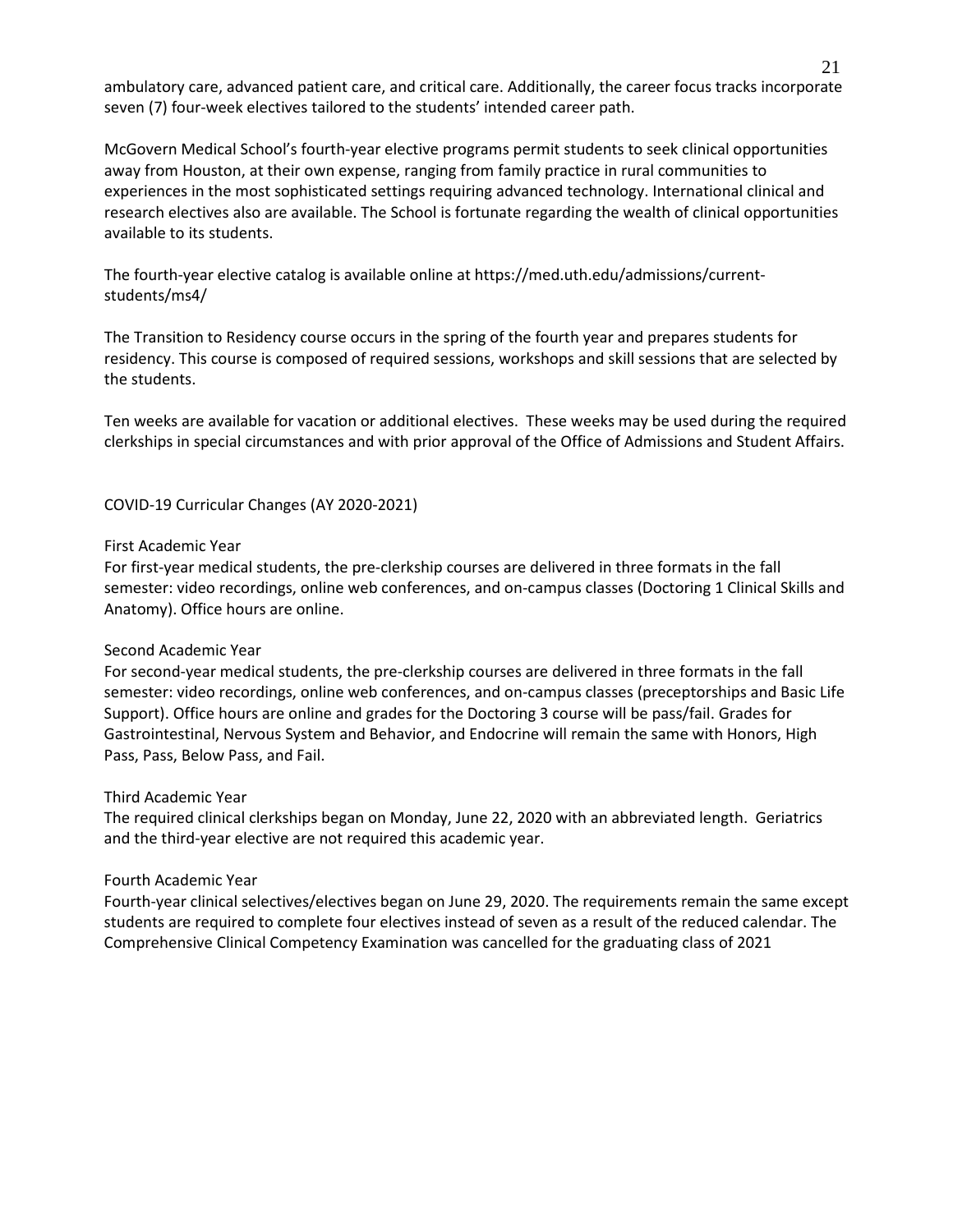## **MD Curriculum Goals and Objectives**

## **MD Curriculum Goals and Objectives**

## **Educational Goals for McGovern Medical School**

- (a) Students should acquire a KNOWLEDGE AND UNDERSTANDING of health and its promotion; of disease and its prevention and management; and, of psychosocial factors that influence a patient's well-being, in order to provide competent and humane medical care to individuals, families, and the larger society. Furthermore, students should be able to use their knowledge and understanding appropriately in the care of patients. Students should have an opportunity to participate in scholarly activities including research.
- (b) Students should acquire and become proficient in basic clinical SKILLS, such as the ability to obtain a patient's history, to perform a comprehensive physical and mental status examination, to interpret the findings, and to demonstrate competence in the performance of basic technical procedures. Students should appreciate the appropriate use of technologies in assisting in diagnosis and management.
- (c) Students should acquire and demonstrate ATTITUDES that foster patient-centered care and support the highest standards of the medical profession.

## **Competencies and Medical Education Program Objectives**

McGovern Medical School expects all of its students to demonstrate the following competencies prior to graduating with the M.D. degree.

- 1. **Patient Care and Clinical Skills** Graduates must be able to provide patient-centered care that is compassionate, appropriate, and effective for the promotion of health and the evaluation and management of disease.
- 2. **Medical Knowledge** Graduates must be able to demonstrate knowledge of established and evolving biomedical, clinical, epidemiological, and social-behavioral sciences, as well as the application of this knowledge to patient care.
- 3. **Interpretation of Medical Data/ Practice-Based Learning and Improvement** Graduates must be able to demonstrate the ability to investigate and evaluate their patient care practices, appraise and assimilate scientific evidence, and improve their patient care based on constant selfevaluation and life-long learning.
- 4. **Interpersonal and Communication Skills** Graduates must be able to demonstrate interpersonal and communication skills that result in the effective exchange of information and collaboration with patients, their families, and health professionals.
- 5. **Professionalism** Graduates must be able to demonstrate a commitment to carrying out professional responsibilities, adherence to ethical principles, and sensitivity to a diverse patient population.
- 6. **Systems-Based Practice** Graduates must be able to demonstrate an awareness of and responsiveness to the larger context and system of health care, as well as the ability to call effectively on other resources in the system to provide optimal health care.

The medical education program objectives are specified for each competency area and can be found here: [https://med.uth.edu/oep/wp-content/uploads/sites/70/2020/01/APPROVED-Educational-Program-](https://med.uth.edu/oep/wp-content/uploads/sites/70/2020/01/APPROVED-Educational-Program-Objectives_2019-2020-3.pdf)[Objectives\\_2019-2020-3.pdf](https://med.uth.edu/oep/wp-content/uploads/sites/70/2020/01/APPROVED-Educational-Program-Objectives_2019-2020-3.pdf)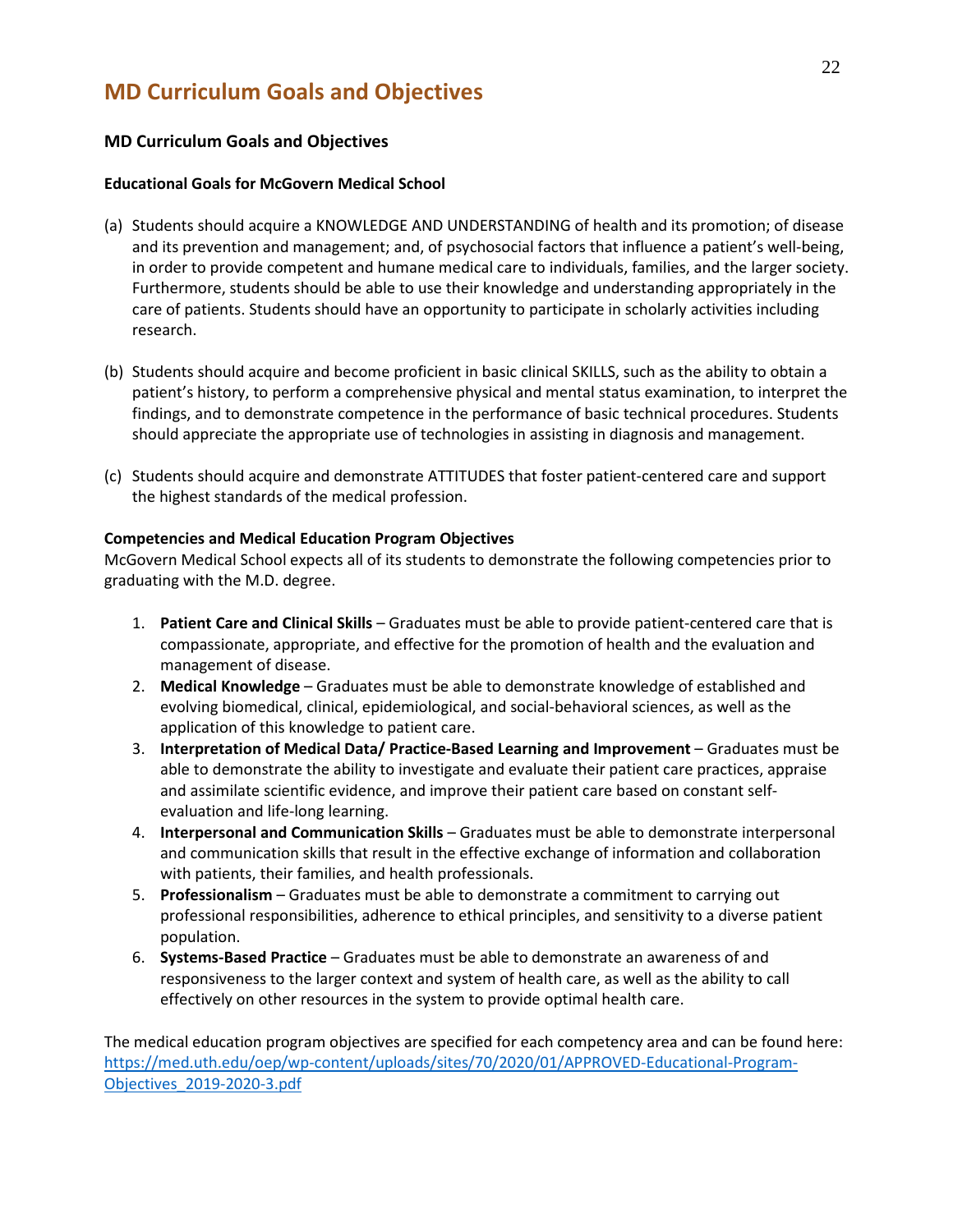## **Pre-Entry Program**

The Pre-Entry Program is an intensive four-week program offered to a subset of students prior to the matriculation to the first year of medical school. The program includes course content in anatomy, biochemistry, histology, immunology, microbiology, and physiology/neuroscience taught by McGovern Medical School faculty members. Students are also introduced to study skills. The noncredit program is designed to assist students prepare for the academic rigors of the medical school curriculum. Invitations are sent to students who might benefit from the program. Students may also request consideration for participation in this program. Second year students serve as tutors for the program.

For information about the Medical School's academic program, call 713-500-5140,e-mail: ms.ume@uth.tmc.edu, or write:

Patricia Butler, MD Vice Dean for Educational Programs McGovern Medical School, a part of UTHealth 6431 Fannin, JJL 304 Houston, Texas 77030

Visit the Pre-Entry Program Web site: **[https://med.uth.tmc.edu/oep/medical-education/student-programs/pre-entry-program/](https://med.uth.edu/oep/medical-education/student-programs/pre-entry-program/)**

## **Learning Resource Center (LRC)**

The LRC supports the teaching and learning functions of McGovern Medical School. It liaises with faculty and students to promote innovative teaching-learning resources,in support of the school's curricular offerings. There is 24/7 access to over 250 seating spaces, 170 study carrels, 11 group study rooms, 2 fully equipped physical diagnosis practice rooms. Also included are audiovisual devices, required and recommended instructional resources and simulators. A functional Student Lounge is a recent addition in the LRC with space for socializing, comfortable seating, kitchenette, etc. Further details at:<https://med.uth.edu/lrc/>

## **Dual Programs**

## **Medical Scientist Training Program (MD/PhD) Program**

The Medical Scientist Training program (MSTP) or MD/PhD Program NIH-funded dual degree program of The University of Texas McGovern Medical School and MD Anderson Cancer Center, in which the students receive the PhD from MD AndersonUTHealth Graduate School of Biomedical Sciences (GSBS). The program educates physicianscientists and draws from faculty expertise at UTHealth and MD Anderson Cancer Center. This rich training environment – encompassing laboratories, hospitals and clinics in the Texas Medical Center – ensures that graduates are uniquely prepared for careers in translational research, where basic research is applied to improving patient care and promoting well-being, and observations/samples from patients are taken to the laboratory to improve understanding of disease mechanisms.

Students must meet the admissions requirements of McGovern Medical School to qualify for admission to the MSTP. The program is restricted in size and provides stipend support for exceptional MD/PhD candidates. For information, visit the program's Web site at **<https://gsbs.uth.edu/mdphd/>**

Those interested in the MSTP should inquire through the Office of Admissions and Student Affairs at McGovern Medical School. Application for admission to the MSTP may be made by submitting an application online through the American Medical College Application Service (AMCAS) and a mandatory secondary application online at **<https://gsbs.uth.edu/mdphd/apply-here.htm>**. Three (3) letters of recommendation (two (2) general letters and an additional letter from a research mentor) are also required and should be submitted through AMCAS. The deadline is November 1st. You may also contact the MD/PhD administration for further information at 713-500-6865 or by email at [mstp@uth.tmc.edu.](mailto:mstp@uth.tmc.edu)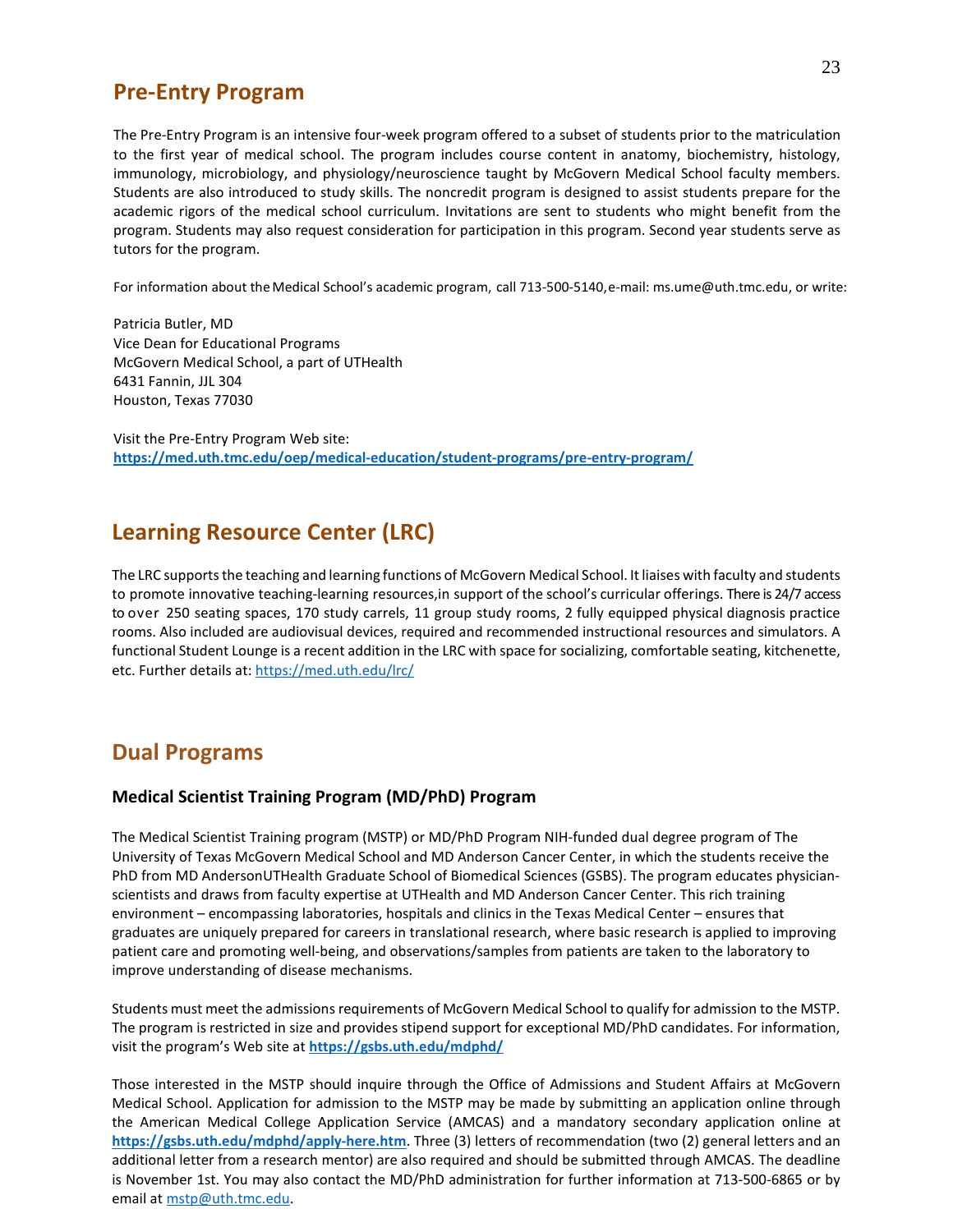## **MD/MPH Program**

McGovern Medical School and the UTHealth School of Public Health (UTSPH) offer a dual degree program leading to an MD degree and a Master of Public Health (MPH). The requirements established for the program meet the general requirements of both degrees. The curricula are integrated along a four- or five-year path to support student career objectives.

Information regarding the MD/MPH dual degree program can be found online at: [https://sph.uth.edu/degree-finder/?searchby=dp&did=7129b0c2-9aaa-46c1-a00c-](https://sph.uth.edu/degree-finder/?searchby=dp&did=7129b0c2-9aaa-46c1-a00c-7c2d666374e4&dept=ea81c064-92da-4551-8eda-2a65ca67e78c)[7c2d666374e4&dept=ea81c064-92da-4551-8eda-2a65ca67e78c](https://sph.uth.edu/degree-finder/?searchby=dp&did=7129b0c2-9aaa-46c1-a00c-7c2d666374e4&dept=ea81c064-92da-4551-8eda-2a65ca67e78c)

Students must meet the admission requirements of both schools to qualify for the dual MD/MPH program. Acceptance to UTSPH is accomplished by applying during the regular application cycles – deadlines are April 1 (for Summer/Fall admission) and October 1 (for Spring admission).

## **MD/MS in Biomedical Informatics**

McGovern Medical School and the UTHealth School of Biomedical Informatics (UTSBMI) offer a dual degree program leading to an MD degree and a Master of Science in Biomedical Informatics (MSBMI). The requirements established for the program meet the general requirements of both degrees. The curricula are integrated along a four-year path to support student career objectives.

Dual degree students will explore the wide range of applications of health and biomedical informatics in the quest to improve patient care. The program examines both electronic health records systems and clinical decision support systems and methods for enhancing those tools. Students learn about data interpretation and knowledge management as they discover how to collect, process, and transform health and biomedical data into health information and knowledge. Dual degree students will understand core clinical informatics disciplines such as technology assessment, quality and outcome improvement, data analytics and precision medicine.

Information regarding the MD/MSBMI dual degree program can be found online at: <https://sbmi.uth.edu/prospective-students/academics/dual-degree-mdms.htm>

Students must meet the admission requirements of both schools to qualify for the dual MD/MSBMI program. Acceptance to UTSBMI is accomplished by applying during the regular application cycles – deadlines are July 1 (for Fall admission), November 1 (for Spring admission), and March 1 (for Summer admission).

## **MD/MBA Program**

The challenges of managing healthcare entities demand leaders prepared in the business as well as the science of medicine. McGovern Medical School and the University of Houston Clear Lake College of Business (UHCL) offer a dual degree program leading to a Doctor of Medicine (MD) degree and a Master of Business Administration (MBA). The requirements established for the program meet the general requirements of both degrees. The curricula are integrated along either a four-year or a five-year path to support student career objectives.

Students must meet the admission requirements of both schools to qualify for the dual MD/MBA program. Acceptance to the MBA program at UHCL is accomplished by applying through the **[www.applytexas.org](http://www.applytexas.org/)** link. The MCAT is accepted in lieu of the GRE.

Any questions or requests for information or to begin the application process please contact Michael W. Bungo, MD, Director MD/MBA Dual Degree Program, a[t michael.w.bungo@uth.tmc.edu.](mailto:michael.w.bungo@uth.tmc.edu) Additional information is also available on the website at [https://med.uth.edu/dualdegreeprograms/mdmba/.](https://med.uth.edu/dualdegreeprograms/mdmba/)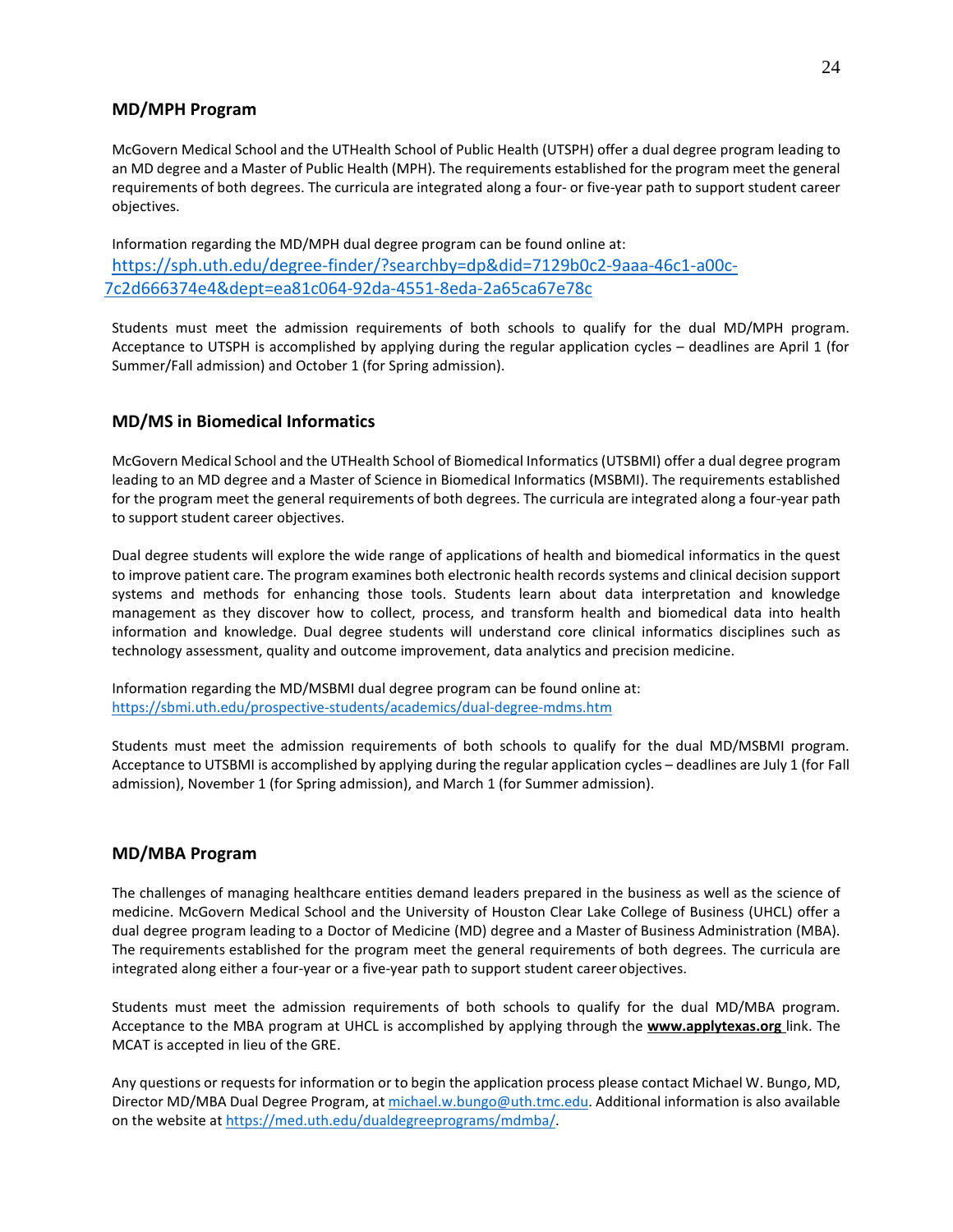## **MD/MBE Program**

McGovern Medical School and Rice University offer a dual degree program leading to an MD degree and a Master of Bioengineering (MBE). The requirements established for the program meet the general requirements of both degrees. The curricula are integrated along a five-year path to support student career objectives.

Students must meet the admission requirements of both schools to qualify for the dual MD/MBE program. Applicants will submit applications to McGovern Medical School through the Texas Medical and Dental Schools Application Service ("TMDSAS") and Rice University independently according to the admission criteria, schedules and policies of each school. Rice's Application process and admission standards can be found in the General Announcements, at: <https://ga.rice.edu/graduate-students/academic-policies-procedures/admission/>

Information regarding the MD/MBE dual degree program can be found online at: <https://innovation.rice.edu/curriculum#joint-tab>

## **Doctorate of Medicine/Oral and Maxillofacial Surgery Residency (MD/OMS)**

Both a four-year and six-year Advanced Education Program in Oral and Maxillofacial Surgery are offered by UTHealth. The six-year program is offered jointly through the UTHealth School of Dentistry and McGovern Medical School. Each program prepares practitioners to treat diseases, injuries, and defects involving both the functional and aesthetic aspects of the hard and soft tissues of the oral and maxillofacial region. The basic prerequisites for both the fourand six-year programs are a DDS or DMD degree from an ADA accredited dentalschool.

The six-year program adopts a similar schedule to the four-year program, with the primary difference consisting of requirements for obtaining the MD degree. The first year is spent with the oral and maxillofacial surgery department. In the second, third, and fourth years, residents are enrolled in medical school, completing years two, three, and four of the medical school curriculum. During the fourth year of medical school, eight months are provided for the fulfillment of requirements related to the oral and maxillofacial surgery residency, such as rotations on neurosurgery, anesthesia, and general surgery services. The remaining fifth and sixth years of the program are focused on completing the requirements for medical licensure in the State of Texas and oral and maxillofacial training. The OMS training includes rotations to six different hospitals as a senior surgical resident. Upon satisfactory completion of the six-year program, residents receive a certificate in oral and maxillofacial surgery and a MDdegree.

More information on the MD/OMS Program is found at: <https://dentistry.uth.edu/students/advanced-education/programs/index.htm#students-oms>

## **Graduate Medical Education**

The learning process encompasses more than a student's four years in medical school. All graduates may continue to expand their knowledge and refine their skills by seeking further supervised medical training.

Graduate Medical Education programs provide physicians the opportunity to prepare for practice in a medical specialty. Residency and fellowship programs focus on the development of clinical skills and professional competencies.

McGovern Medical School conducts its residency and fellowship training programs at hospitals and clinics affiliated with The University of Texas Health Science Center at Houston. The GME program offers carefully organized and evaluated instruction in the various disciplines of medicine. These accredited programs are recognized toward fulfillment of the requirements of the respective specialty boards. McGovern Medical School programs participate in the National Residency Matching Program. Information and applications for residency or fellowship programs are available from the program directors listed in the American Medical Association (AMA) Directory of Residency Training Programs and the Fellowship and Residency Electronic Interactive Database (FREIDA).

Sub-specialty residency programs are open to application by physicians who have completed their general residency training and meet the requirements of the sub-specialty program.

McGovern Medical School sponsors accredited residency programs in the following disciplines: Anesthesiology, Dermatology, Emergency Medicine, Family Medicine, Internal Medicine, Medical Genetics, Neurological Surgery,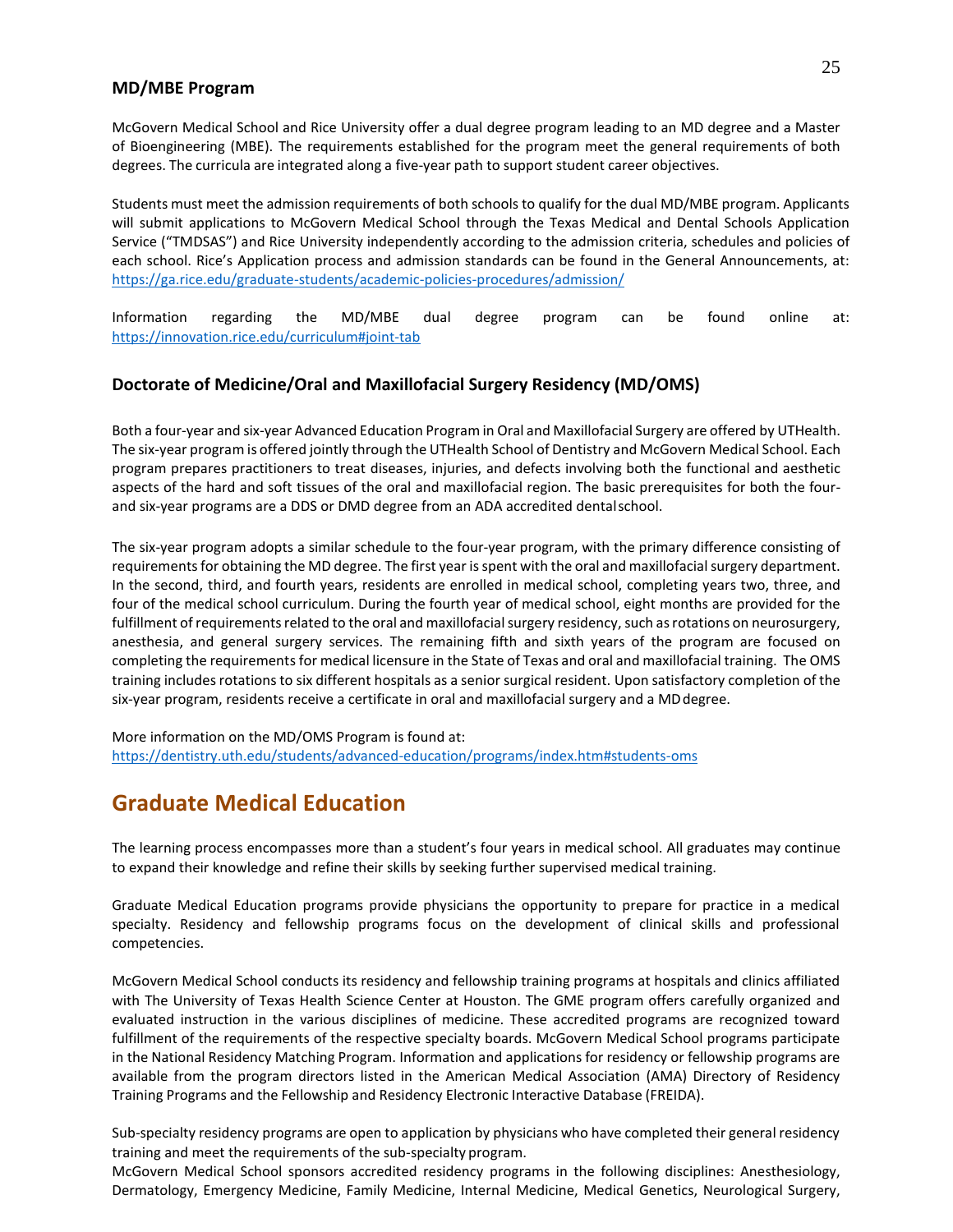Neurology, Obstetrics and Gynecology, Occupational Medicine, Ophthalmology, Otolaryngology, Orthopaedic Surgery, Pathology, Pediatrics, Plastic Surgery, Psychiatry, Child Psychiatry, Diagnostic Radiology, General Surgery, Colon and Rectal Surgery, Urology, Internal Medicine/Pediatrics, and Physical Medicine and Rehabilitation. McGovern Medical School also offers a variety of unaccredited sub-specialty programs approved through the Texas Medical Board.

For information on residency and fellowship programs at McGovern Medical School, contact: The Office of Graduate Medical Education McGovern Medical School 6431 Fannin, Suite JJL 310 Houston, Texas 77030 Web site: **<https://med.uth.edu/oep/gme/>**

## **Continuing Medical Education**

Through a collaborative partnership with Baylor College of Medicine's Office of Continuing Medical Education (CME) McGovern Medical School offers CME conferences, seminars, regularly scheduled series, enduring materialssuch as webinars and internet-based formats, and other learning opportunities for physicians in Texas, and throughout the United States.

CME programs are available on various subjects, range in length from one hour to several days, and are offered throughout the year. The programs are sponsored by various McGovern Medical School departments and divisions.

The joint Baylor/McGovern Medical School CME program is fully accredited by the Accreditation Council for Continuing Medical Education. For further information, call 713-500-5134, or visit **[https://med.uth.tmc/cme/](http://www.utcme.net/)**.

Office of Continuing Medical Education McGovern Medical School 6431 Fannin, JJL 304 Houston, Texas 77030

## **Master of Science in Clinical Research Degree Program**

The Master of Science in Clinical Research Degree Program has been offered at McGovern Medical School since the fall of 2002. This MS degree program was designed as a focused, flexible, and affordable program to train clinical investigators in designing and conducting patient-oriented research of exemplary quality. The curriculum accommodates clinicians' busy schedules; the courses are concentrated on Wednesdays after noon. The degree can be completed in three to four years, depending on the amount of time a student devotes to the program. For updated information about this program, see:

**https://med.uth.edu/pediatrics/crebm/clinical-research-education/ms-in-clinical-research/**

## **COVID-19 Curricular Changes for the MS program (AY 2020-2021)**

All courses are delivered via video recordings or online web conferences. Office hours are online.

## **MS Admission Requirements**

This program is expected to appeal primarily to MDs at the fellow and faculty levels, as well as other clinicians who have not had previous formal training in clinical research. The rapid pace of the curriculum assumes a working knowledge of clinical medicine and excellent scholastic aptitude.

All applicants are required to be engaged in or preparing to conduct clinicalresearch and to meet one ofthe following two types (a or b) of academic criteria: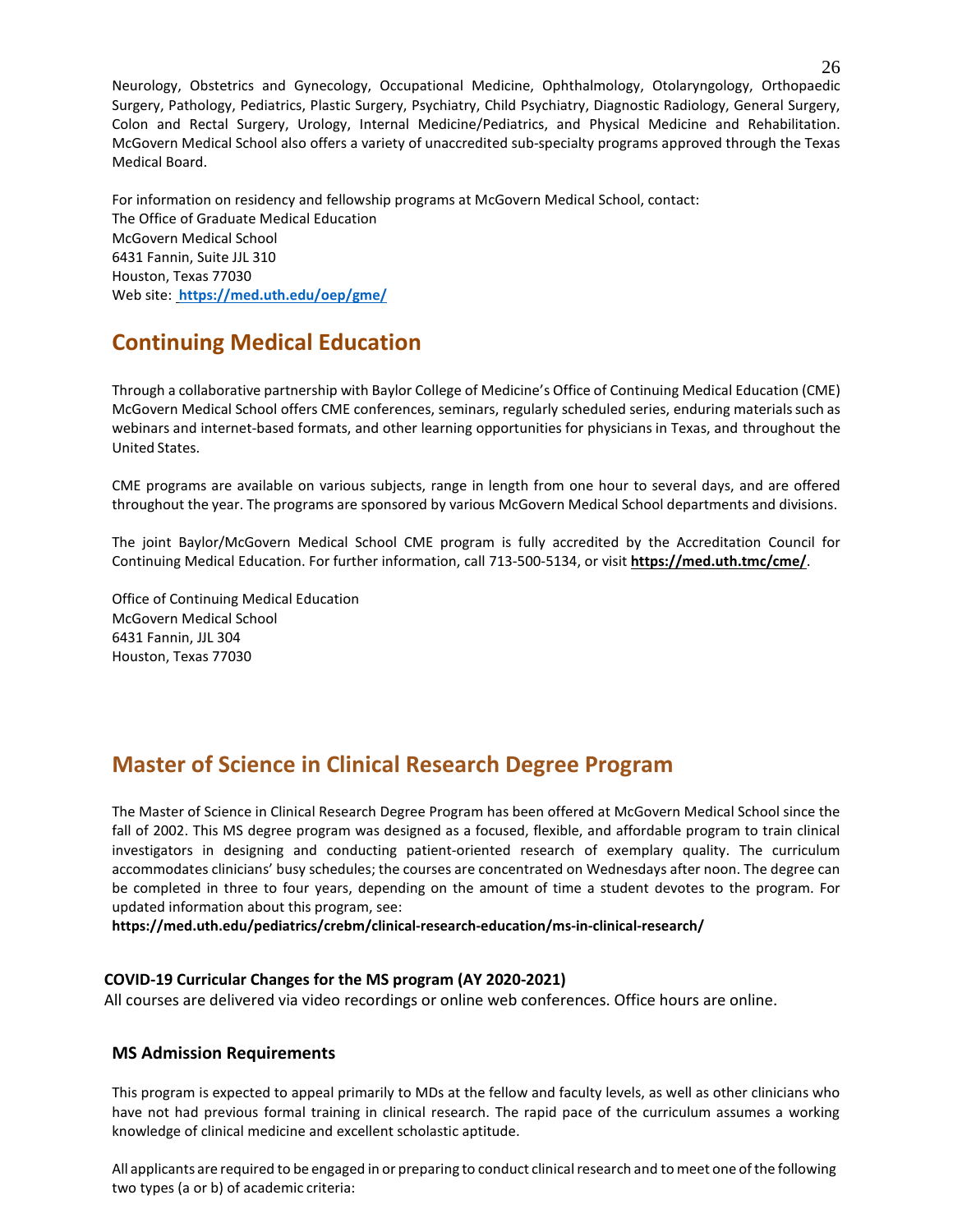- a) Advanced degree in health-related field:
	- (1) MD or DO
	- (2) PhD in a related field
	- (3) DDS or DMD
	- (4) RPh or PharmD
- b) Bachelor's or master's degree with a G.P.A. of greater than 3.0 and previous work experience in a health-related field, such as nursing, psychology, dietetics,etc.

## **Application and Admission Procedures**

Completed applications, including letters of reference and transcripts, must be received by: June 15 for fall semester Oct. 15 for spring semester (non-degree status only)

Applications should be submitted online to the Office of the Registrar **<https://www.uth.edu/registrar/applicants/application-forms.htm>**

The following are required:

- a) A completed application form with a curriculum vitae. Each applicant will be required to summarize his/her career goals, describe how the Master's Program willsupport these goals, and propose a timeline for completion of the program.
- b) Letters of reference from at least two individuals who are qualified to evaluate the applicant's academic or professional performance, as well as ability and motivation to complete the program. If an applicant will be employed or in a training program while enrolled in the program, a letter of support/recommendation will be required from the applicant's supervisor to verify the supervisor's commitment to provide the applicant with adequate "protected" time to complete the program. Letters should be on officialletterhead.
- c) Official transcripts covering all periods of post-secondary enrollment in accredited institutions of higher education. Applicants should request the institution to send official (original) transcripts directly to the Office of the Registrar. Graduates of Texas colleges and universities should request that transcripts be sent in electronic format. Copies of official transcripts sent by the applicant are not considered. Transcripts must include both grades and credit hours.
- d) Applicants who are nationals of countries where English is not the parent language are required to submit scores from the Test of English as Foreign Language (TOEFL). See application form for current requirements and exceptions.
- e) A \$60 non-refundable application fee.

Direct telephone inquiries about the program to: Center for Clinical Research and Evidence-Based Medicine McGovern Medical School 713-500-6708

Address application inquiries to: Office of the Registrar The University of Texas Health Science Center at Houston P.O. Box 20036 Houston, Texas 77225-0036 713-500-3388

Once an application has been submitted, the applicant will receive a PIN number from the Office of the Registrar. Once the PIN number is received, the status of the application, transcripts, and letters of reference can be checked online at MyUTH (**https://my.uth.tmc.edu**)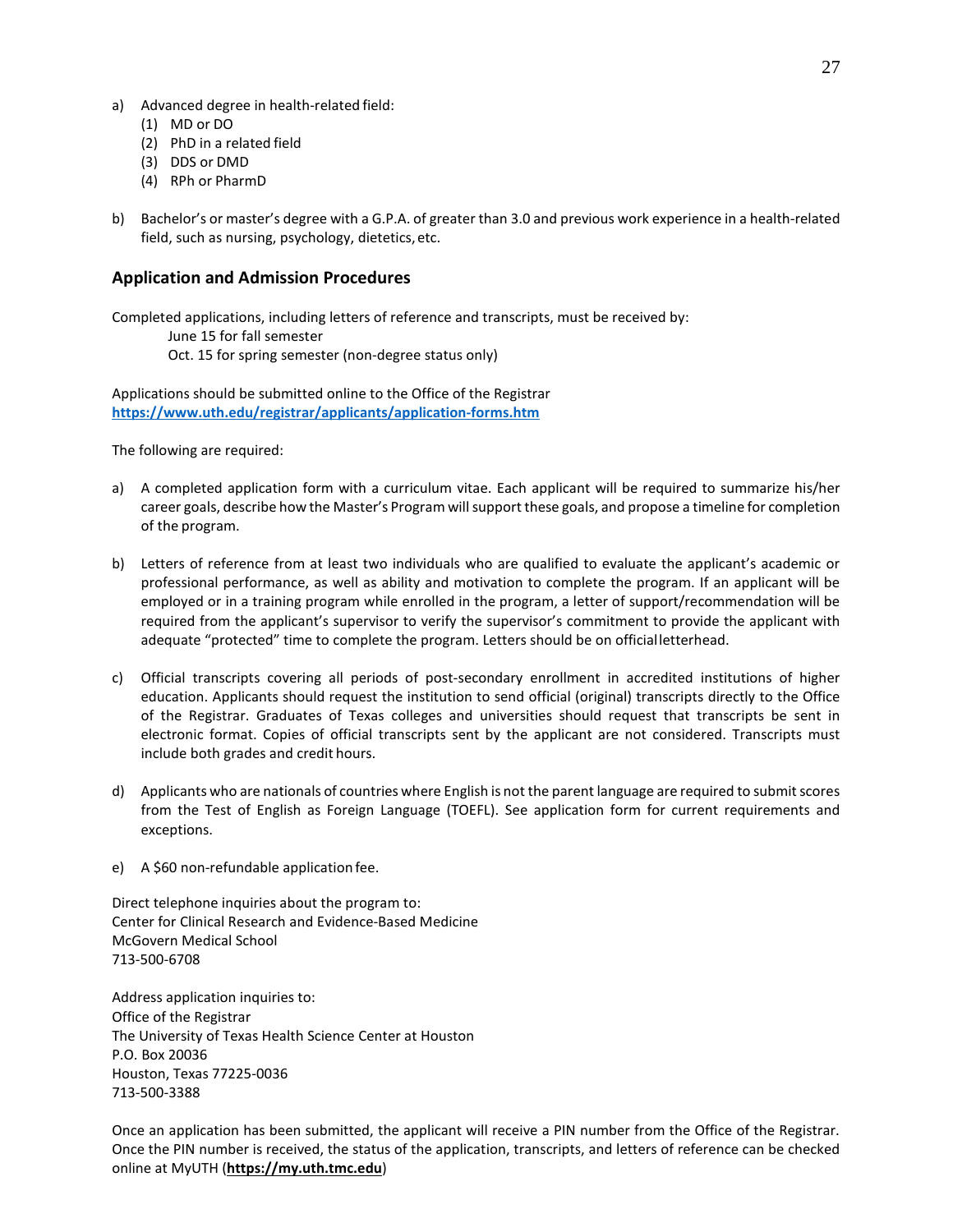## **Factors Considered in Admissions Decisions**

The Admissions Committee of the MS in Clinical Research Degree Program will review all completed applications. The committee considers the following factors in evaluating applicants for admission:

- Previous research experience, accomplishments and publications, enrollment in research-related courses, and current involvement in research projects;
- Expressed commitment to a career involving biomedicalresearch;
- Grade point average;
- Career goals;
- Previous graduate-level study;
- Work experience in a health-related field;
- Honors and awards for academicachievement;

Other factors that may be considered by the Admissions Committee include:

- Success in overcoming socio-economic and educationaldisadvantages;
- Multilingual proficiency;
- Non-academic responsibilities, such as employment andchild-rearing;
- Involvement in community activities; and
- Race and ethnicity

Except in rare circumstances, applicants will only be considered for acceptance into the degree program after one year of participation in the Clinical Research Curriculum. Preference will be given to candidates who have an established committed departmental mentor. Plans for departmental mentoring must be established prior to enrollment in the program. Candidates from institutions outside of UTHealth will be considered for admission if arrangements can be made for appropriate departmental and methodological mentorship from the applicant's own clinical/academic institution.

## **Enrollment Status**

A student is considered officially enrolled iftuition and fees are paid by the due date listed on the schedule of classes.

- Degree Student: a student admitted to an academic program who isfollowing a set curriculum and pursuing a degree without an interruption of more than one year inenrollment.
- Non-degree Student: a student who is admitted to the school for one or more courses but not admitted to a degree program.

Enrollment as a non-degree student does not entitle a student to admission to a degree program. A non-degree student is allowed to register only with the permission of the course instructor.

## **Degree Requirements**

a) Satisfactory completion of the Clinical Research Curriculum courses (a two-year curriculum composed of a weekly lecture series and homework exercises). In addition to the 9-12 credit hours for the Clinical Research Curriculum (see below), each student will be required to complete an additional 24-27 credit hours (including practica and a thesis) for a total of 36 credithours.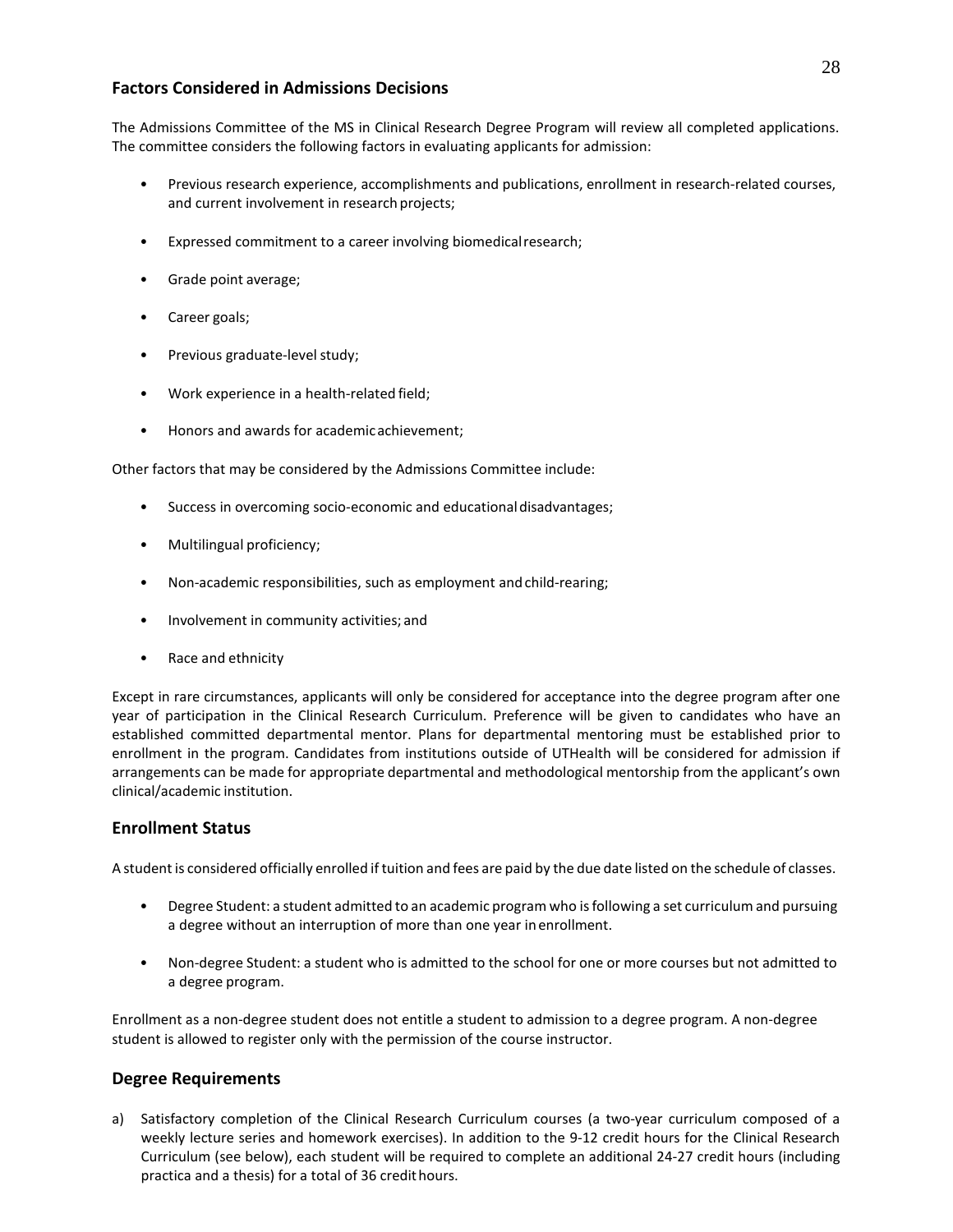b) Satisfactory completion of three practica:

Institutional Review Board Scientific Presentation Scientific Writing

c) Satisfactory completion of a research thesis project or projects that collectively demonstrate competence in each of these areas:

To critically review clinical research literature

- To postulate a sound new research question and design and clinical research study to address this question using the most unbiased feasible design.
- To properly analyze and interpret clinical research findings
- d) A GPA of 3.0 (B) must be achieved in the graded courses offered at McGovern Medical School for the MS in Clinical Research Degree Program (or courses deemed to be equivalent by the student's advisers).
- e) Students must be enrolled for at least one credit hour during the semester in which they complete the degree requirements.
- f) Students admitted to the program will need a minimum of three thesis credit hours. (A maximum of six thesis credit hours can be applied to the 36 credit hour requirement for thedegree.)

## **Clinical Research Curriculum Topics**

Introduction to Epidemiology Research Clinical Trial Design Social and Behavioral Aspects of Clinical Research Health Care Quality and Safety

Biostatistics for Clinical Investigators Literature Appraisal Ethical Aspects of Clinical Research Introduction to Translational Research Clinical Research Design Workshop Translational Research Design Workshop Use of Computers in Clinical Research

## **Additional Coursework for Master's Degree**

The curriculum for the Master's Program consists of two tracks — the Patient-Based Clinical Research Track and the Translational Research Track. In either track, the specific courses (usually four to five) chosen by an individual student will depend on his/her previous training and course work and current career goals. Most students in the Translational Research Track will take advanced courses in molecular biology and/or genetics; most students in the Patient-Based Clinical Research Track will take advanced courses in health carepolicy and practice.

## **Advanced Courses for Master's Program**

Advanced Clinical Research Study Design Advanced Biostatistics for Clinical Investigators Using Research to Inform Health Care Policy and Practice Methods of Economic Evaluation in Clinical Research

Examples of elective courses available at other UTHealth schools: Methods of Economic Evaluation of Health Programs (School of Public Health, SPH) Economic and Social Determinants of Health (SPH) Developmental Biology (Graduate School of Biomedical Sciences, GSBS) Molecular and Cellular Approaches to Human Genetics (GSBS)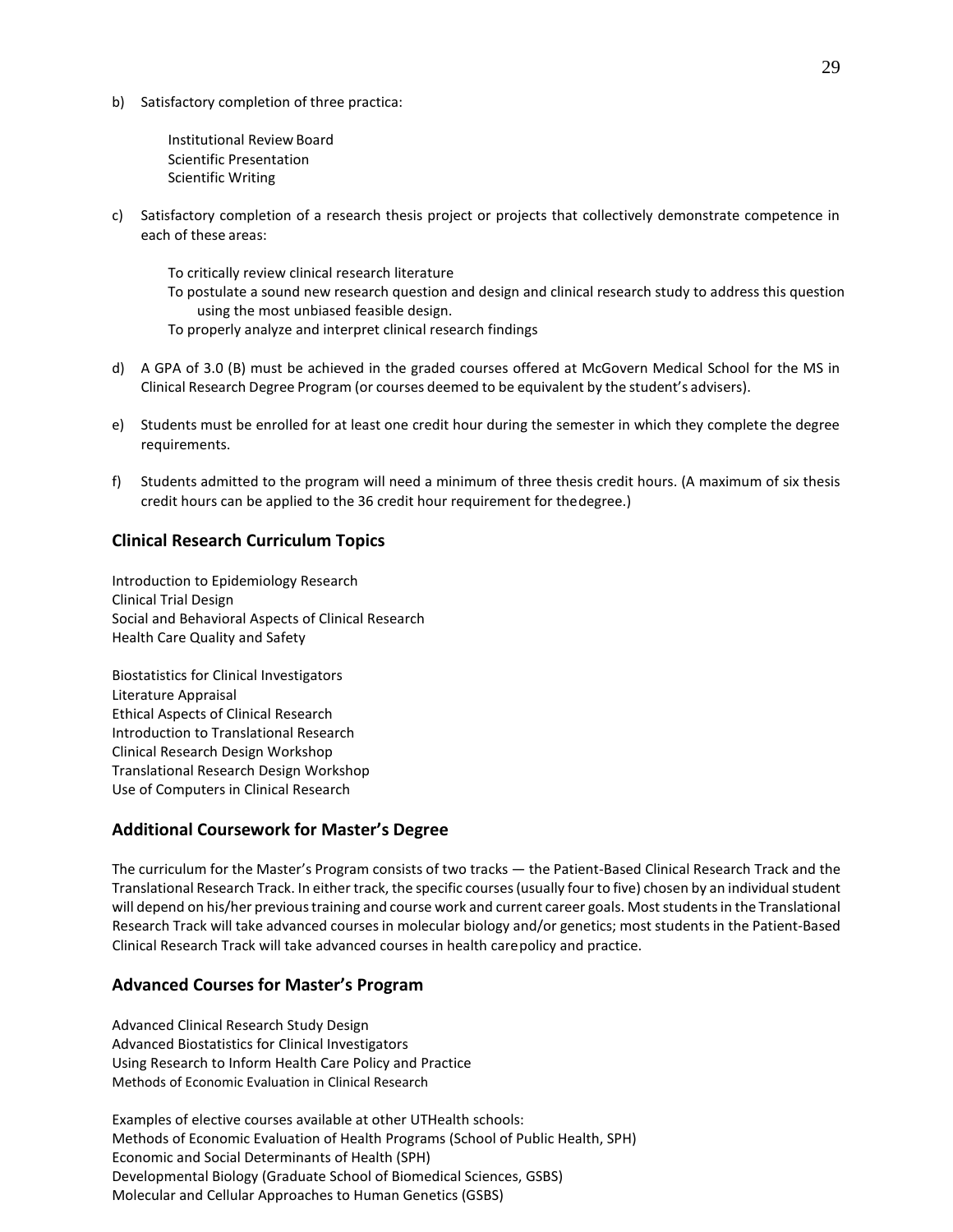Genetics and Human Disease (GSBS) Eukaryotic Gene Expression (GSBS) Cancer Biology (GSBS)

## **Transfer Students**

A student may be given up to 18 hours of credit for formal coursework completed previously in a comparable program. Students who transfer into the program must meet the same overall degree requirements as students who undergo all of their training at UTHealth.

## **Petitioning for Course Equivalency**

A student who wishes to receive credit for courses taken outside the MS in Clinical Research Degree Program at UTHealth may submit a Petition for Equivalency form (available in MSB 2.106). This includes the Clinical Research Curriculum courses as well as courses taken at other institutions that are similar in content to courses offered for the MS in Clinical Research Program. The student must complete the form and obtain the approval of his/her program adviser. For courses taken outside McGovern Medical School, the student must supply the required documentation about course goals and requirements for approval of credit hours by the Curriculum Committee.

## **Advisory Committee**

Each student in the program will work jointly with two different advisors—a program advisor/mentor who provides methodological expertise and a departmental advisor/mentor from his/her own basic or clinical science department or institution who provides expertise in the participant's specific area of clinical research. For fellows and other trainees, the training program director will also serve as a member of the Advisory committee. At the end of each semester, the student will be scheduled to meet with his/her Advisory Committee to review academic progress, course selection, and thesis development.

## **MS Tuition and Fees**

The resident tuition is \$96 per semester credit hour. The non-resident tuition will be \$505 per semester credit hour. Tuition and fees are subject to change according to the actions of the Texas Legislature or the UT System Board of Regents and areeffective when enacted.

The Texas Legislature does not set the specific amount for any particular student fee. Student fees are authorized by state statute; the specific fee amounts and the determination to increase fees are made by the university administration and The University of Texas System Board of Regents.

Please refer to the Office of Registrar website a[t https://www.uth.edu/registrar/current-](https://www.uth.edu/registrar/current-students/registration/tuition--fee-schedule.htm)

[students/registration/tuition--fee-schedule.htm](https://www.uth.edu/registrar/current-students/registration/tuition--fee-schedule.htm) for the current Tuition and Fee Schedules. This site reflects current information regarding tuition and fee exceptions and/or waivers, Veterans education benefits, and the Policy for Texas Resident Tuition.

**Fee**

|                                                  | ree        |
|--------------------------------------------------|------------|
| Audit Fee (per course)                           | \$25.00    |
| Graduation Fee <sub>1</sub>                      | \$100.00   |
| Information Technology Access Fee (per semester) | \$38.00    |
| <b>Installment Use Fee</b>                       | \$20.00    |
| Late Payment Fee                                 | \$50.00    |
| Return Check/E-check fee                         | \$25.00    |
| <b>Credit Card Use Fee</b>                       | 2.5%       |
| Health Insurance, (annual)                       | \$3,053.00 |
| Student Record Fee (per semester)                | \$5.00     |
| <b>Reinstatement Fees</b>                        | \$200.00   |
| Student Services Fee (Annual)4                   | \$566.25   |
| <b>Evacuation/Repatriation Insurances</b>        | \$96.00    |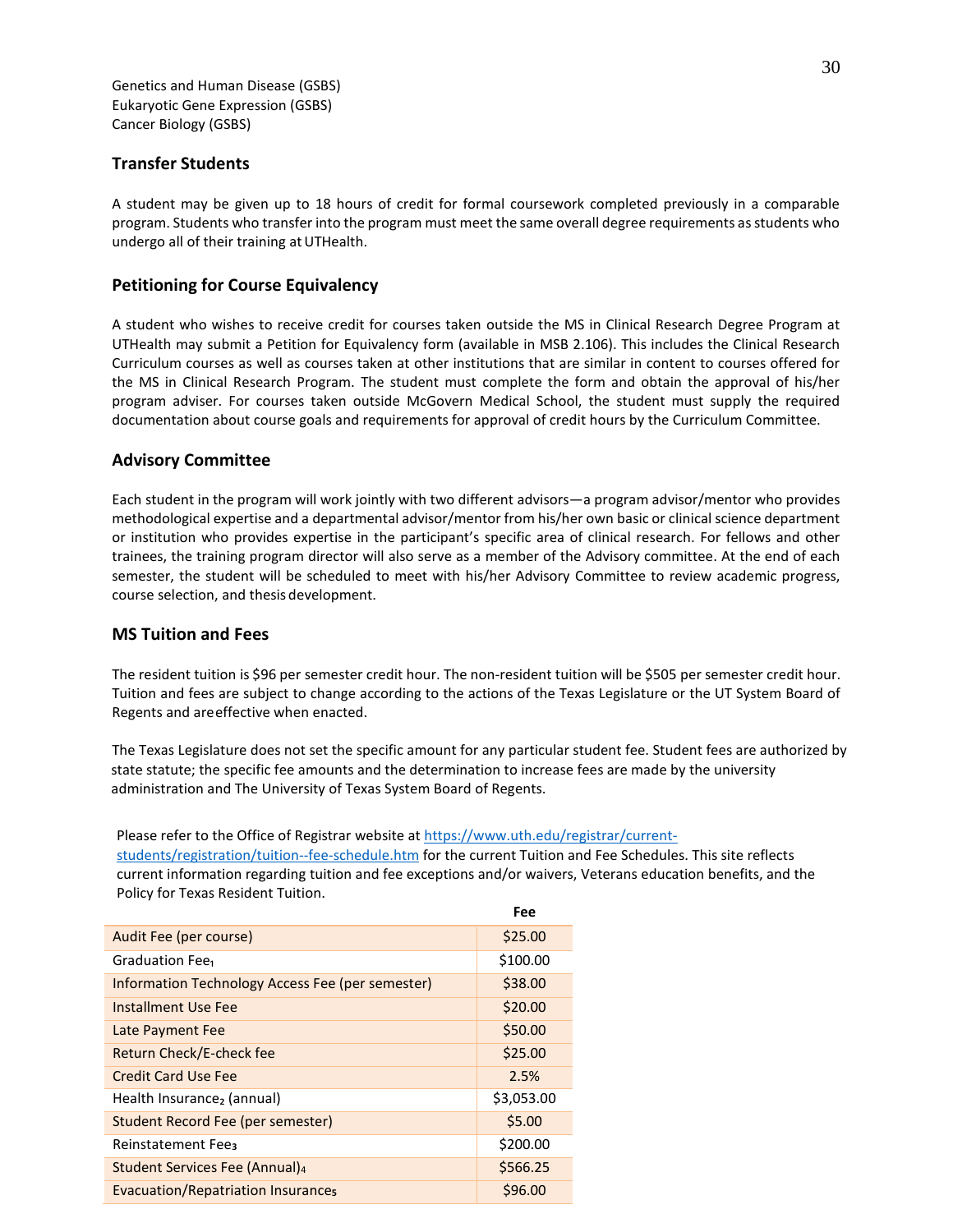1 A graduation fee of \$100 payable at registration for the final academic term is required of all students. This fee does not include regalia rental.

₂ Health insurance is required of all UTHealth students. If students have a health insurance policy, they may provide proof of comparable insurance to Auxiliary Enterprises no later than the  $12<sup>th</sup>$  class to have this charge waived. Details on the insurance plan are available through the Auxiliary Enterprise Office.

3 Assessed to students who want to re-enroll after being dropped for nonpayment on the 12th day of class

<sup>4</sup> Required of all students, assessed per semester credit hour with a maximum charge of \$566.25 annually. The fee provides for student health clinic and counseling services, student government, recreation center, and shuttle services.

5 Assessed to international students who do not elect to carry the student Health Insurance Policy

## **Texas Residence Requirements**

Please see the Office of the Registrar's Web site **<https://www.uth.edu/registrar/current-students/student-information/policy-for-texas-resident-tuition.htm>**

## **Enrollment in Affiliated Institutions**

Through reciprocal agreements, graduate students at other components of The University of Texas Health Science Center at Houston, as well as graduate students from Rice University, Baylor College of Medicine, Texas Woman's University, and the University of Houston, may take some graduate courses for credit through the MS in Clinical Research Program at McGovern Medical School, subject to approval of the instructor. In addition, full-time students (taking at least nine credit hours) at McGovern Medical School may take some courses for credit at any of the above institutions. The mechanism for payment of the tuition or registration fees varies according to the individual institution. Consult with the Registrar's Office for specificdetails.

## **MS Grading, Conduct, and Satisfactory Progress Policies**

## **Grades**

Core courses in the MS in Clinical Research Degree Program will be graded A, B, C, or F. An 'F' in a required course requires repetition of that course (or a course deemed equivalent by the student's advisers). Practica and thesis credit hours are graded pass(P) or fail (F). An incomplete (I) grade may be assigned at the discretion of the instructor when the course requirements have not been satisfied by the end of the semester. An incomplete grade will remain on the transcript until a final grade is assigned by the instructor. If an incomplete is not changed by the end of the following semester, it will be converted to an 'F.'

Criteria upon which grades are based are provided at the beginning of each course. Students may withdraw from a course through the last class day of the term. When a student withdraws from a course, a Withdrawn Passing (WP) or Withdrawn Failing (WF) grade will be recorded depending on the student's standing at the time of withdrawal. This WP or WF grade will remain on the transcript even if the course is repeated and passed.

## **Academic Conflict Resolution**

Individual faculty membersretain primary responsibility for grading and evaluations. The faculty member's judgment is final unless compelling evidence suggests discrimination, differential treatment, or mistake. In attempting to resolve any student grievance regarding academic matters, it is the obligation of the student first to make a serious effort to resolve the matter with the faculty member with whom the grievance originated. If the student and faculty member cannot resolve the matter, the student should consult the academic grievance procedure described on the school's website under Academic Guidelines (Grade Grievance Policy), [https://med.uth.edu/admissions/student](https://med.uth.edu/admissions/student-affairs/policies/)[affairs/policies/.](https://med.uth.edu/admissions/student-affairs/policies/)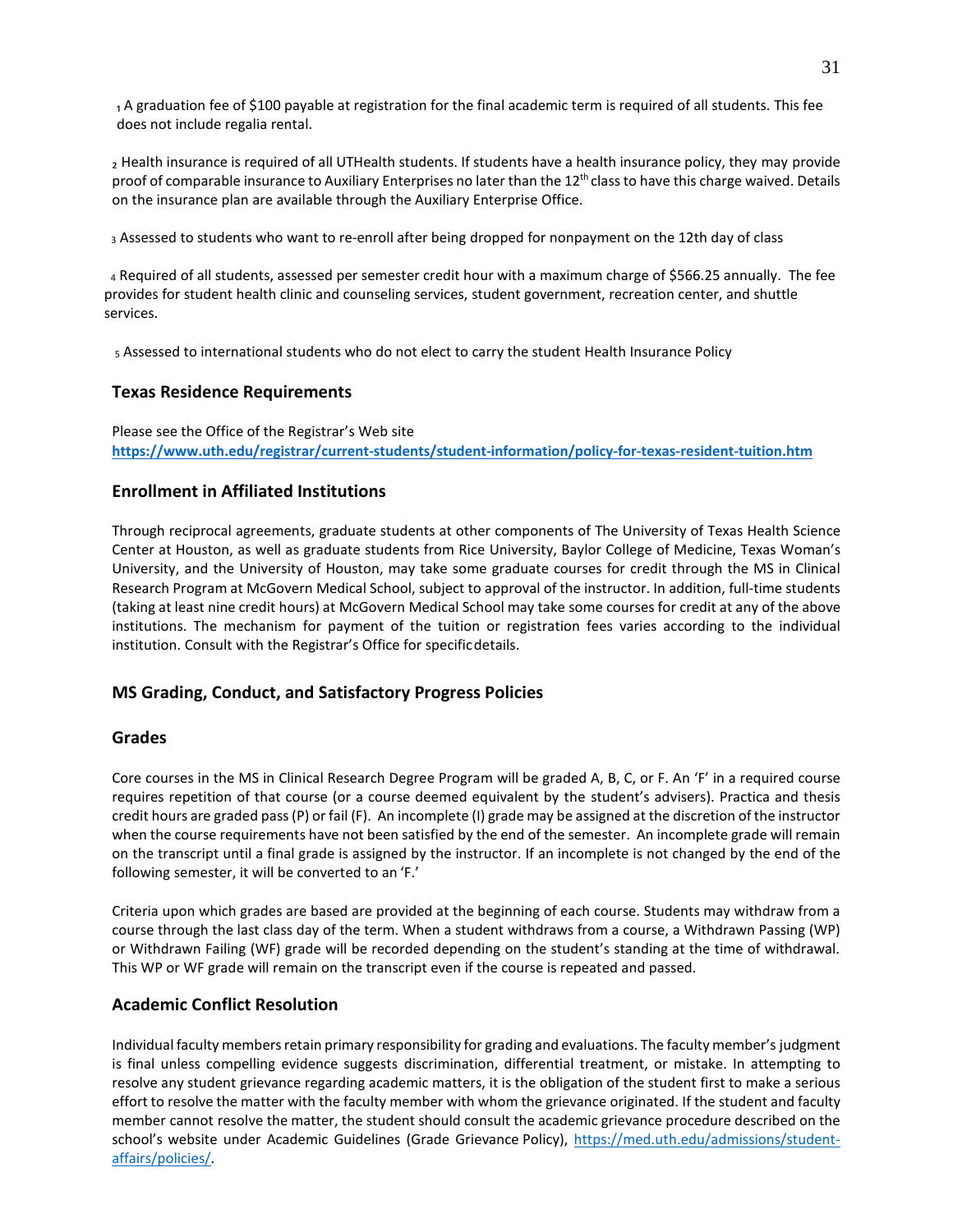## **Satisfactory Academic Progress**

The faculty of McGovern Medical School is responsible for identifying students who are having academic difficulty and determining whether the deficiency can be remediated. Satisfactory academic progress is defined for each student by following the degree plan for that student. Each student's Advisory Committee will review the student's course work to assist him/her in achieving the maximum potential and in assessing progress toward academic goals. Students are expected to complete the program within five years, unless extraordinary circumstances warrant an extension. At least one thesis component must be completed each academic year after admission to the MS Degree Program. Overall consideration of performance will be used by the Advisory Committee to determine which students have progressed satisfactorily and which students should be placed on academic probation.

## **Academic Probation and Dismissal**

A student will be placed on academic probation by the program director following the completion of the semester in which any of the following occur:

- 1) a second grade of F or WF is earned,
- 2) the student fails to meet with his or her Advisory Committee within a 12-month period,or
- 3) the student fails to make satisfactory progress toward the degree (see above).

Once on probation, the student will be re-evaluated at least once each semester by his/her Advisory Committee. A student placed on probation for failing grades will be taken off probation when he/she has passed at least two courses and has passed the same or an equivalent course for any required courses that were failed. The student will be given one year to satisfy these requirements or up to two years if the failed required course is offered only every other year. A student placed on probation for failing to make satisfactory progress and/or meet with his or her Advisory Committee will be taken off probation when he/she successfully completes at least four credit hours over the next year. If the academic probation is not removed within the stated remediation time period, the student will be dismissed by the program director.

If the student wishes to request a reconsideration of the dismissal, a written request to the Advisory Committee, with a copy sent to the Dean, must be submitted within seven calendar days of receipt of the dismissal letter. The Student Evaluations and Promotions Committee will review the request and render its recommendation in writing to the Dean. The student will be notified in writing of the Dean's decision within five working days of the committee's recommendation. The determination of the Dean is final. Students can be referred for evaluation and counseling for academic or personal concerns through the Office of StudentAffairs.

## **Long-Term Absences**

Students who are unable to maintain active status may request a long-term absence of up to one year. If the absence lasts for more than one year, reinstatement will be considered at the discretion of the Admissions Committee. Any degree student who has not been granted a leave of absence and who fails to complete at least one degree requirement(course, practicum, orthesis component) within a one-year period will be considered to have withdrawn from the program. Once having been withdrawn, a student who wishes to resume participation in the program must apply to be readmitted to the program. Degree students may request a change in enrollment status to non-degree student. Reinstatement in the degree program will be considered at the discretion of the Admissions Committee. Non-degree status will expire after a two-year period of no activity in the program.

## **Courses for Clinical Research Curriculum**

The following courses are offered as part of a two-year curriculum that is open to all clinical researchers in the Texas Medical Center. Studentsin the MS in Clinical Research Degree program receive 9-12 hours of formal credit for these courses using the Petition for Course Equivalency described above. Call 713-500-6708 to register for these courses.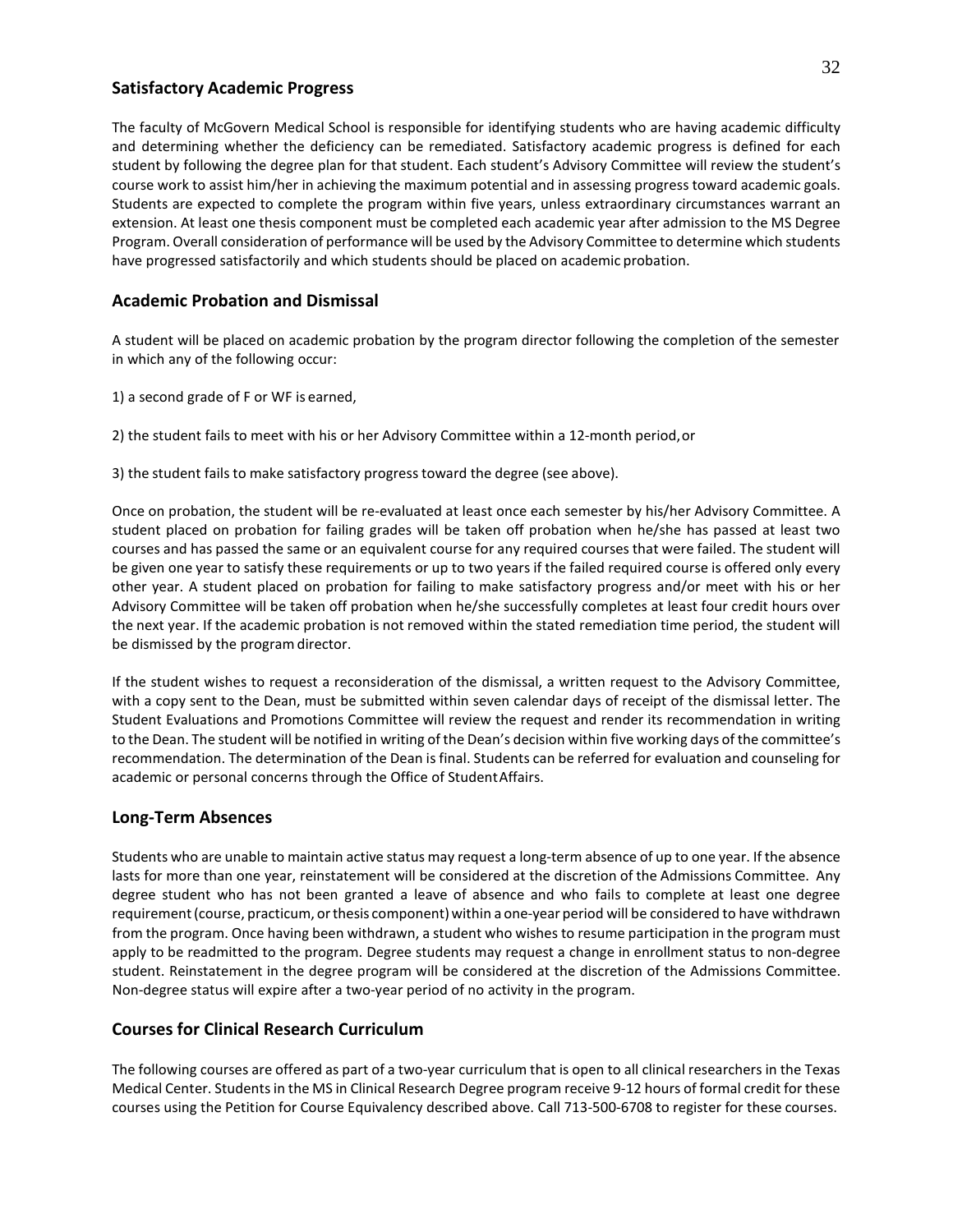#### **Course Number: CLRS 5001**

## **Course Name: Introduction to Epidemiology Research**

**Instructor:** Charles Miller, PhD, Joshua Samuels, MD MPH

**Course Description:** This course provides a basis for an understanding of the concepts and methodological skills necessary for designing and interpreting observational studies. These include validity (random error, bias and confounding), measures of disease occurrence and impact, measures of association, reliability and generalizability, causal inference, and critically reviewing evidence.

**Prerequisite:** None (above admission requirements for MS in Clinical Research Program)

(1.0-1.5 credit hours)

#### **Course Number: CLRS 5002**

#### **Course Name: Clinical Trial Design**

**Instructor:** Jon Tyson, MD MPH, John Harvin, MD MS

**Course Description:** This course prepares the student to design and analyze randomized trials of medical interventions. Covered topics include basic study design, recruitment, randomization, masking, data collection and quality control, participant adherence, sample size considerations, data monitoring and analysis, and metaanalysis.

**Prerequisite:** None (above admission requirements for MS in Clinical Research Program)

(1.0-1.5 credit hours)

## **Course Number: CLRS 5004**

## **Course Name: Research on Social and Behavioral Aspects of Clinical Research**

**Instructor:** Angela Stotts, PhD

**Course Description:** This course will provide an overview of the role of social and behavioral factors in patient health outcomes, as well as an introduction to research methods specific to studying such factors. **Prerequisite:** None (above admission requirements for MS in Clinical Research Program) (1.0 credit hours)

## **Course Number: CLRS 5005**

## **Course Name: Healthcare Quality and Safety**

## **Instructor:** Eric Thomas, MD MPH

**Course Description:** This course begins with an overview of health services research. Subsequent classes will focus on either important topics within HSR or methods used in HSR; conceptualization of healthcare quality and safety; quality of care measurements; improvement science; and introductions to survey research and qualitative research.

**Prerequisites:** None (above admission requirements for MS in Clinical Research Program) (1.0 credit hour)

#### **Course Number: CLRS 5009**

## **Course Name: Biostatistics for Clinical Investigators**

**Instructor:** Claudia Pedroza, PhD, Charles Green, PhD, Cynthia Bell, PhD

**Course Description:** This course begins with an overview of descriptive statistics and provides students with the tools to perform univariate analyses using parametric and non-parametric methods for paired and unpaired designs. Emphasis is placed on choosing appropriate tests, evaluating assumptions for the tests, understanding the limitations of statistical tests, and appropriate interpretation of test results. Survival analysis and multiple regression techniques are introduced to familiarize the student with the availability and limitations of these tests.

**Prerequisite:** None (above admission requirements for MS in Clinical Research Program)

(1.5 credit hours)

## **Course Number: CLRS 5011**

## **Course Name: LiteratureAppraisal**

**Instructor:** Joyce Samuel, MD MS, Susan Wootton, MD MPH

**Course Description:** In this course, the students will be expected to learn rules of evidence and demonstrate critical evaluation of the medical literature. Students will have an opportunity to demonstrate these concepts and skills by appraising the evidence in various areas of clinical research. This critical appraisal of existing evidence will be used to determine fruitful areas for new investigation. This course is run in small group sessions (6-12 students per group) to facilitate active participation andinteraction.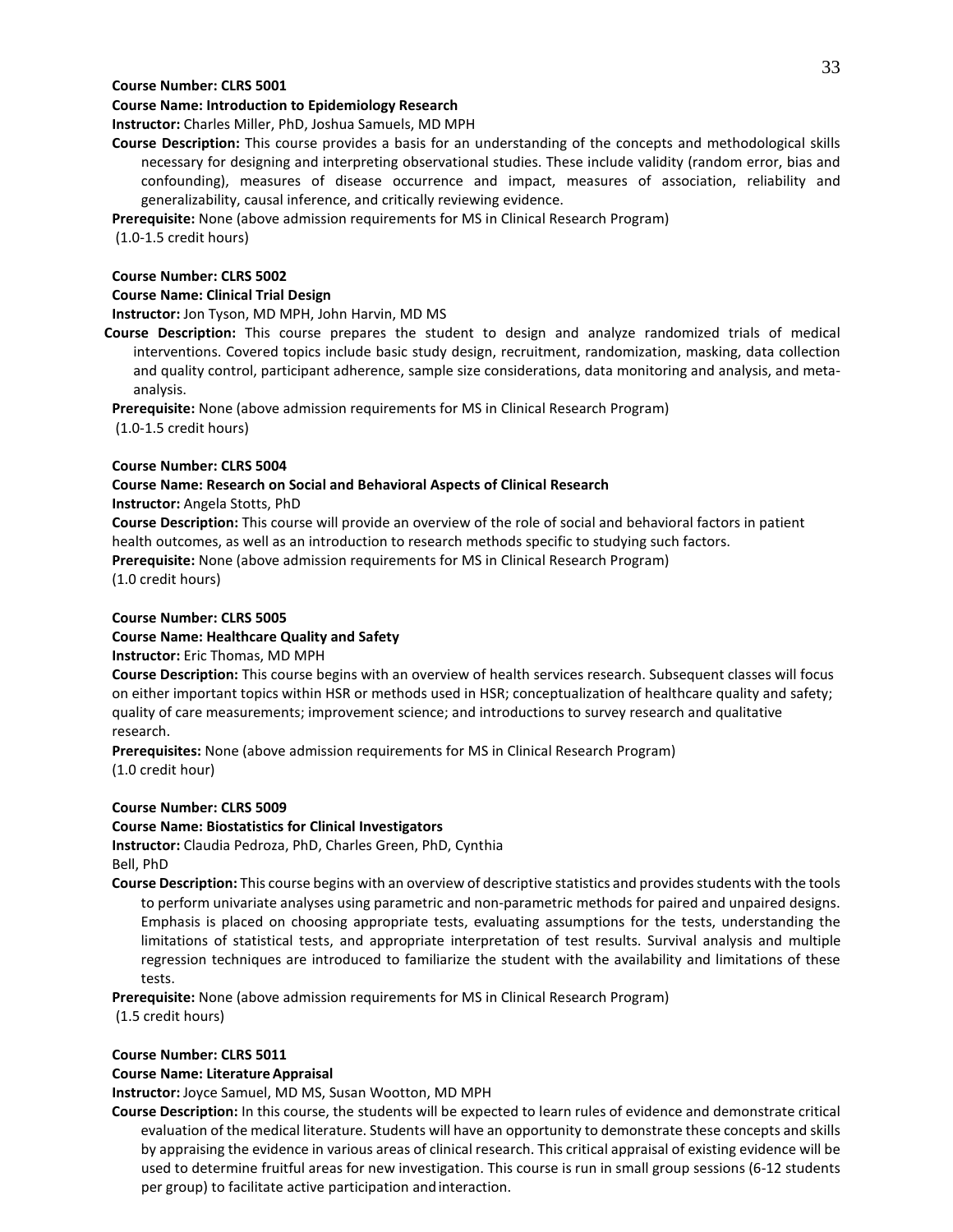**Prerequisite:** None (above admission requirements for MS in Clinical Research Program) (1 credit hour).

#### **Course Number: CLRS 5012**

#### **Course Name: Ethical Aspects of Clinical Research**

**Instructor:** Jon Tyson, MD MPH, Susan Wootton, MD MPH

**Course Description:** This course introduces the fundamental ethical principles of autonomy, beneficence, nonmaleficence, and justice and applies these principles to clinical research involving human subjects. The use of unproven therapies, the use of placebos, the consent process, institutional review board submission and review processes, conflict of interests, and the costs of clinical research are covered.

**Prerequisite:** None (above admission requirements for MS in Clinical Research Program) (1.0 credit hour)

## **Course Number: CLRS 5013**

#### **Course Name: Introduction to Translational Research**

**Instructor:** Shervin Assassi, MD MS, John Hagan, PhD

**Course Description:** This course is an overview of the clinical research that bridges basic science and patient-based research. Topics include pharmaceutical research, genetic research, gene therapy, and genomics.

**Prerequisite:** None (above admission requirements for MS in Clinical Research Program)

(1.0 credit hour)

#### **Course Number: CLRS 5003**

#### **Course Name: Clinical Research Design Workshop**

**Instructor:** Jon Tyson, MD MPH, Charles Miller, PhD

**Course Description:** In this problem-based course, each student is expected to build a clinical research proposal in his/her field of interest. Each week, students are asked to present the appropriate parts of their protocols to facilitate the discussion of successive stages in study design. This course is run in small group sessions (6-14 students per group) to facilitate active participation and interaction.

**Prerequisite:** Consent of instructor

(1.5 credit hours)

#### **Course Number: CLRS 5014**

#### **Course Name: Translational Research Design Workshop**

**Instructor:** John Hagan, PhD , Shervin Assassi, MD MS

**Course Description:** This workshop course provides a hands-on venue to introduce fundamentals of genetics, epigenetics, and gene expression profiling to clinicians. The goal is to provide clinical researchers with a good understanding of the high-throughput molecular technologies that are needed to conduct clinically relevant translational research. This course is run in a small group format (10 students) to facilitate active participation and interaction.

**Prerequisite:** Consent of instructor

(1.5 credit hours)

#### **Course Number: CLRS 5007**

## **Course Name: Use of Computers in Clinical Research**

**Instructor:** Joyce Samuel, MD MS

**Course Description:** This is a hands-on laboratory course. Each student is expected to complete computer-based projects that demonstrate skills, managing data, and analyzing data sets. Software packages used in the course include PC-based spreadsheet, database, and statistics software packages.

**Prerequisite:** None (above admission requirements for MS in Clinical Research Program)

(1-3 credit hours).

## **Courses for MS in Clinical Research Degree Program**

The following advanced courses are offered as part of the MS in Clinical Research Degree Program.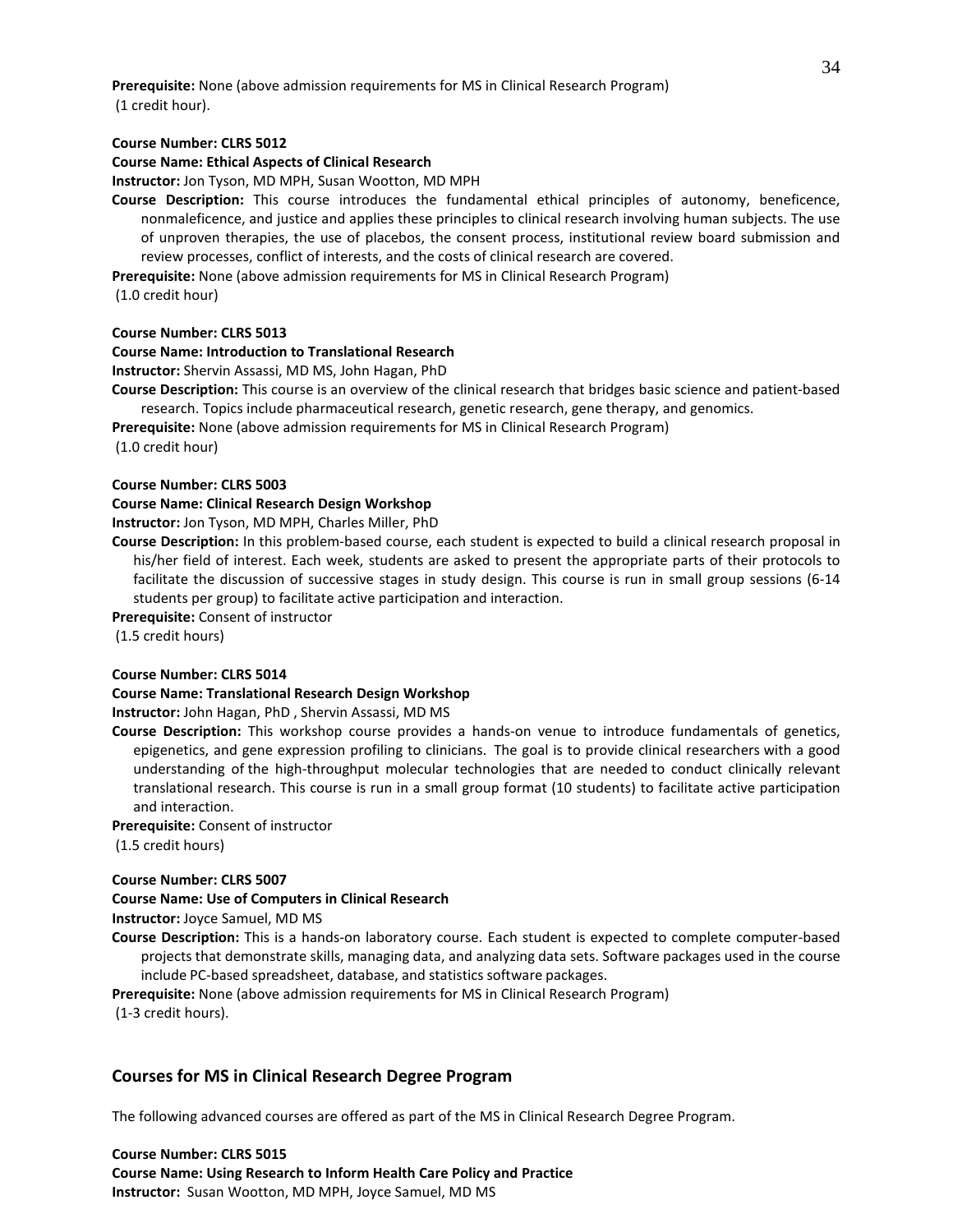**Course Description:** In this course, the students apply rules of evidence and health services research to clinical practice, practice guidelines, and health care policy. Decision analysis and methods for quantifying benefit, risk, and cost will be used to evaluate health care interventions at the individual patient and population levels. This critical appraisal will be used to launch discussions of mechanisms to bridge the gap between clinical research evidence and health services delivery and health policy.

**Prerequisite:** Literature Appraisal or consent of instructor

(4 credit hours)

#### **Course Number: CLRS 5020**

## **Course Name: Methods of Economic Evaluation in Clinical Research**

**Instructors:** Elenir AvritscherMD, PhD, MBA; Cecilia Ganduglia, MD, DrPH; Henry

Wang, MD, MPH, MS

**Course Description:** This course will provide an in-depth exposure to the different economic evaluation methods used to assess the value of health care interventions and programs. Participants will learn how to critique and interpret economic evaluation studies and apply it in their own research projects. The course will also provide an introduction to research involving research networks, registry and administrative data with hands-on introduction to publicly available datasets that the students will have the opportunity to use in preparation for their required research proposal. A working knowledge of the principles of epidemiology, literature appraisal, and study design is required.

**Prerequisite:** Biostatistics for Clinical Investigators or consent of instructor (4 credit hours)

## **Course Number: CLRS 5017**

## **Course Name: Advanced Clinical Research Study Design**

**Instructor:** Jon Tyson, MD MPH

**Course Description:** This course will build on design concepts for observational and interventional studies that were introduced in the prerequisite courses. Topics will include the use of matching and restriction to minimize bias in observational studies, consideration of analytic strategies (eg. correlated samples, use of propensity scores) in study design, survey research methods, the relationship between quality improvement and clinical research, adaptive randomization, alternatives for consent for research, factorial designs, cluster randomization, using patient values to select important study outcomes, weighing benefits and harms, approaches to stopping rules, and enhancing feasibility of clinical trials.

**Prerequisite:** Introduction to Epidemiology Research, Clinical Trial Design, or consent of instructor.

(4 credit hours)

## **Course Number: CLRS 5010**

## **Course Name: Advanced Biostatistics for Clinical Investigators**

**Instructor:** Claudia Pedroza, PhD; Charles Green, PhD, Cynthia

Bell, PhD

**Course Description:** This course will focus on the mechanics of applying biostatistical techniques in a research setting. Emphasis will be placed on assumption testing and techniques of model fitting. Students will be expected to critically evaluate, develop, and execute analysis plans using descriptive analysis and regression techniques.

**Prerequisite:** Biostatistics for Clinical Investigators or consent of instructor

(4 credit hours)